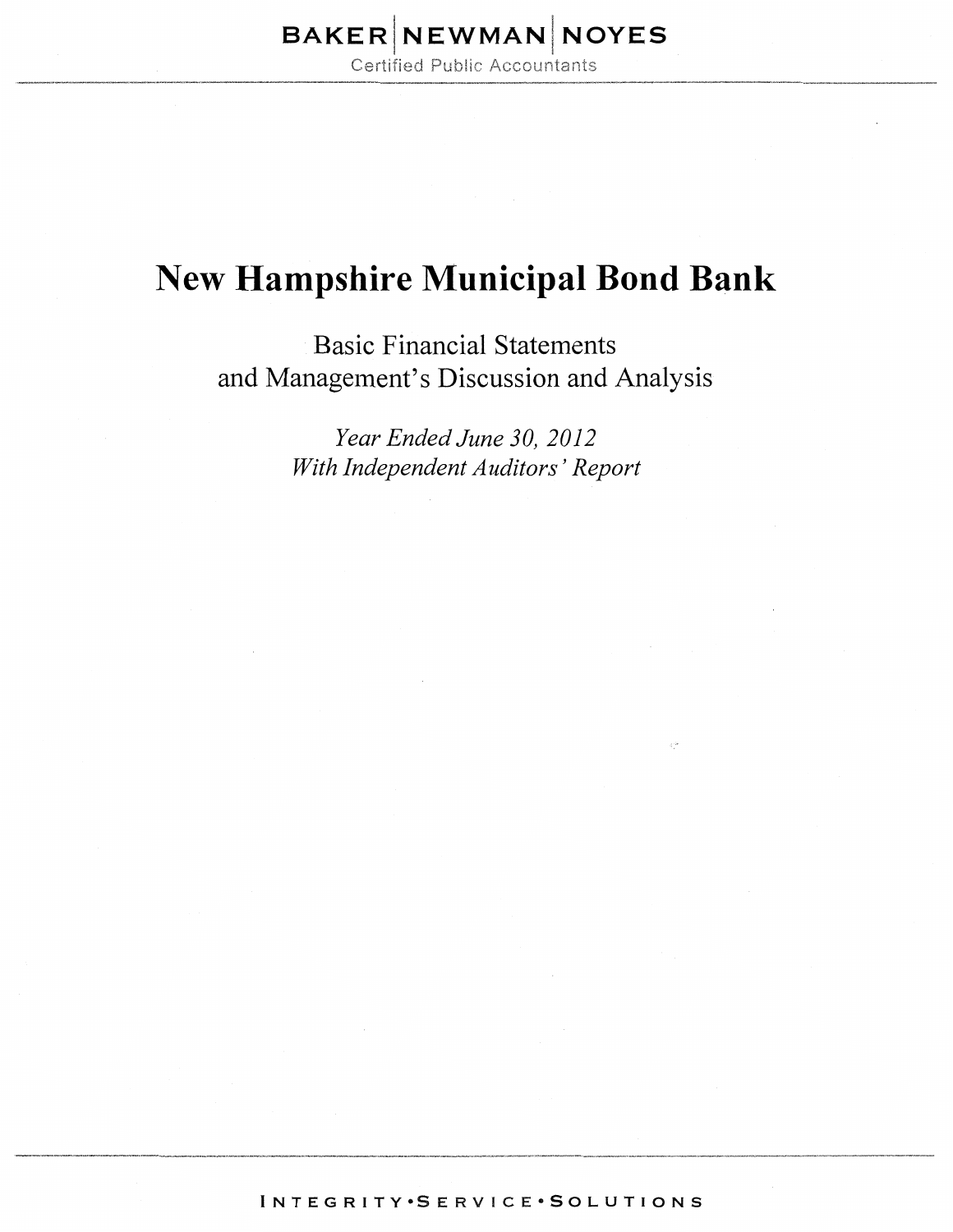## BASIC FINANCIAL STATEMENTS AND MANAGEMENT'S DISCUSSION AND ANALYSIS

For the Year Ended June 30, 2012

### TABLE OF CONTENTS

| Independent Auditors' Report                               | $1 - 2$   |
|------------------------------------------------------------|-----------|
| Management's Discussion and Analysis                       | $3 - 7$   |
| Basic Financial Statements:                                |           |
| <b>Balance Sheets</b>                                      | $8 - 11$  |
| Statements of Revenues, Expenses and Changes in Net Assets | $12 - 13$ |
| <b>Statements of Cash Flows</b>                            | $14 - 17$ |
| Notes to Financial Statements                              | $18 - 32$ |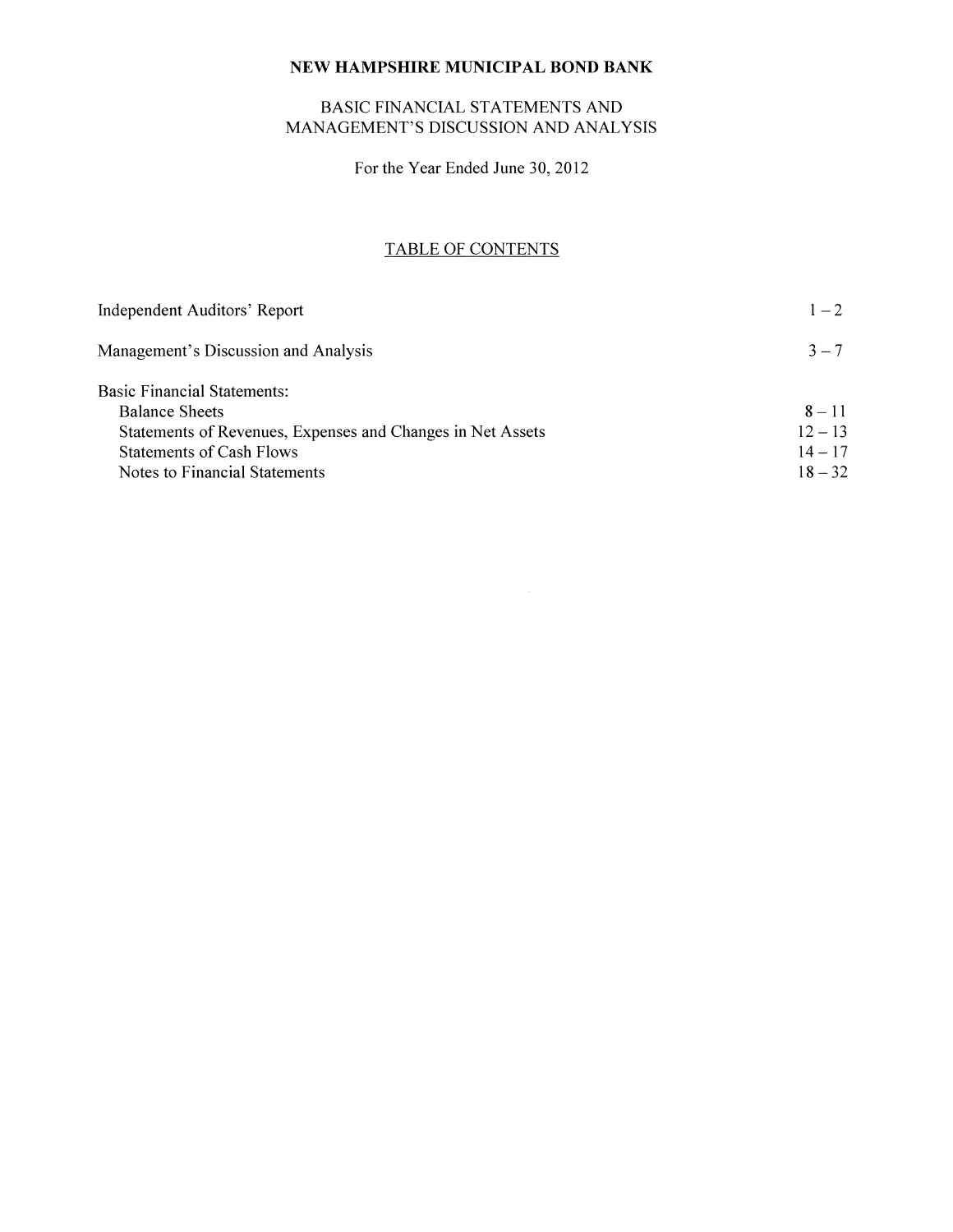# BAKER NEWMAN NOYES

Certified Public Accountants

#### INDEPENDENT AUDITORS' REPORT

Board of Directors New Hampshire Municipal Bond Bank

We have audited the accompanying basic financial statements, consisting of the General Operating Fund Group, State Guaranteed Fund Group, Qualified School Construction Fund Group, Non-State Guaranteed Fund Group, and Coe-Brown Northwood Academy Fund Group, of New Hampshire Municipal Bond Bank (the Bond Bank) as of and for the year ended June 30, 2012, as listed in the accompanying table of contents. These financial statements are the responsibility of the Bond Bank's management. Our responsibility is to express opinions on these financial statements based on our audit.

We conducted our audit in accordance with auditing standards generally accepted in the United States of America. Those standards require that we plan and perform the audit to obtain reasonable assurance about whether the financial statements are free of material misstatement. An audit includes examining, on a test basis, evidence supporting the amounts and disclosures in the financial statements. An audit also includes assessing the accounting principles used and significant estimates made by management, as well as evaluating the overall financial statement presentation. We believe that our audit provides a reasonable basis for our opinions.

In our opinion, the basic financial statements referred to above present fairly, in all material respects, the financial position of the Bond Bank, including the individual fund groups referred to above, as of June 30, 2012, and the results of their operations and their cash flows for the year then ended in conformity with accounting principles generally accepted in the United States of America.

As discussed in note 6 to the accompanying financial statements, the net assets of the Bond Bank's Non-State Guaranteed Fund Group as of July I, 2011 were restated to correct an error in the accrued interest payable on bonds outstanding at that date.

As discussed in note 1 to the accompanying financial statements, the Bond Bank created the General Operating Fund Group in July 2011 through transfers from the State Guaranteed Fund Group and the Qualified School Construction Fund Group.

Baker Newman & Noyes, LLC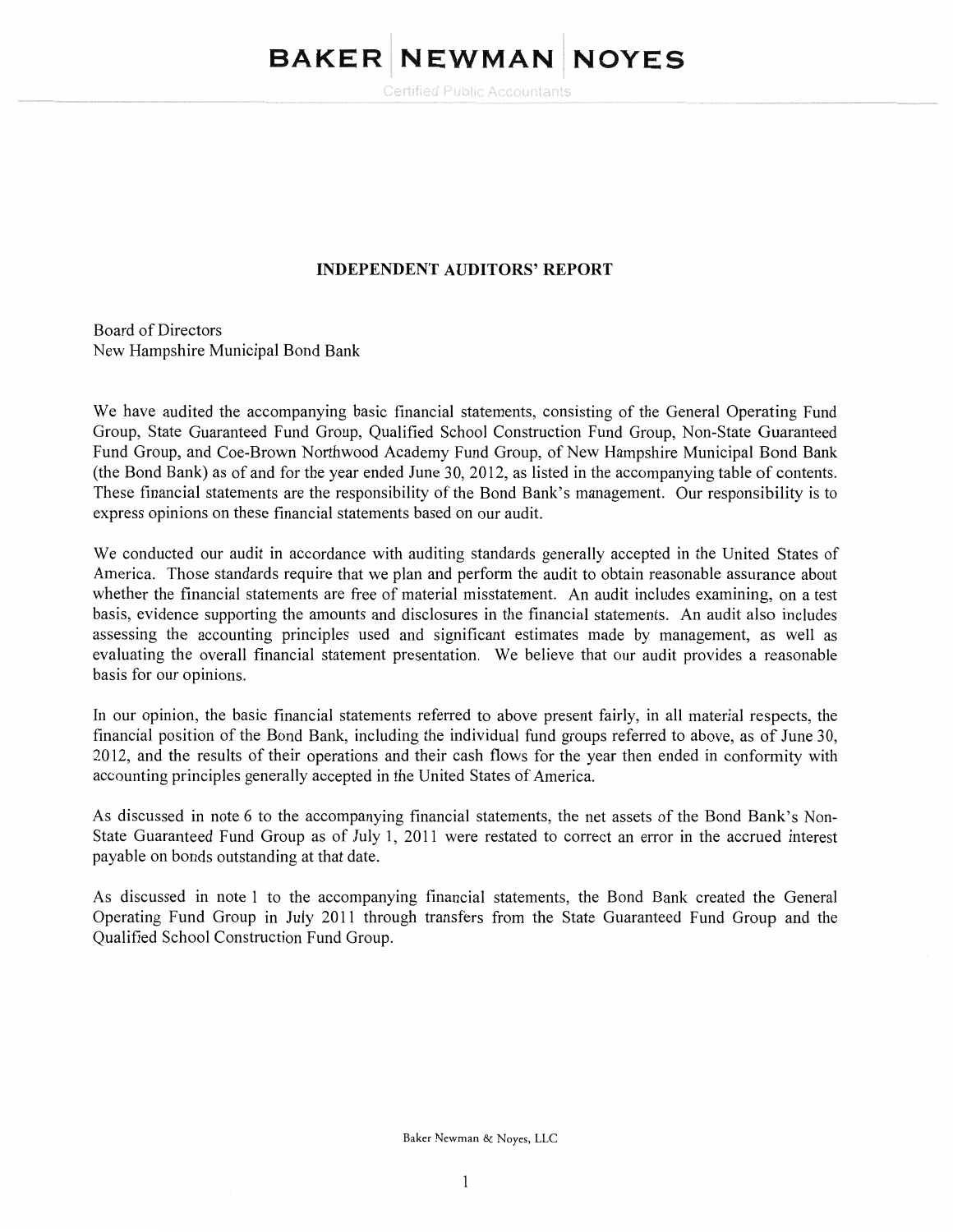Board of Directors New Hampshire Municipal Bond Bank

Accounting principles generally accepted in the United States of America require that the Management's Discussion and Analysis on pages  $3 - 7$  be presented to supplement the basic financial statements. Such information, although not a part of the basic financial statements, is required by the Governmental Accounting Standards Board who considers it to be an essential part of financial reporting for placing the basic financial statements in an appropriate operational, economic, or historical context. We have applied certain limited procedures to the required supplementary information in accordance with auditing standards generally accepted in the United States of America, which consisted of inquiries of management about the methods of preparing the information and comparing the information for consistency with management's responses to our inquiries, the basic financial statements, and other knowledge we obtained during our audit of the basic financial statements. We do not express an opinion or provide any assurance on the information because the limited procedures do not provide us with sufficient evidence to express an opinion or provide any assurance.

Baker Navman & Noyes

Manchester, New Hampshire November 7, 2012

Limited Liability Company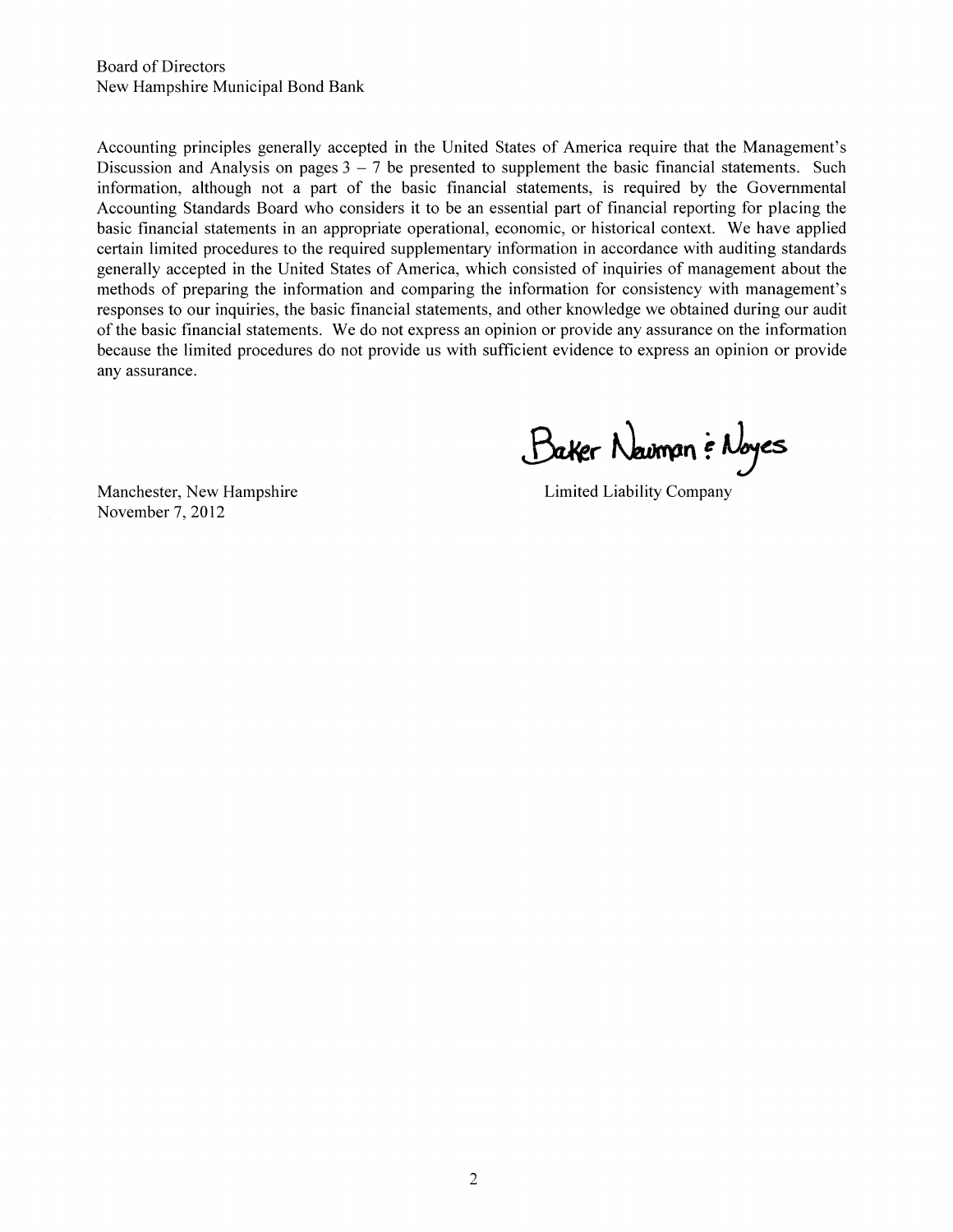#### MANAGEMENT'S DISCUSSION AND ANALYSIS

#### June 30, 2012

As financial management of the New Hampshire Municipal Bond Bank (the Bond Bank), we offer readers of these financial statements this narrative, overview and analysis of the financial activities of the Bond Bank for the fiscal year ended June 30, 2012. This discussion and analysis is designed to assist the reader in focusing on the significant financial issues and activities of the Bond Bank and to identify any significant changes in financial position. We encourage readers to consider the information presented here in conjunction with the basic financial statements as a whole.

#### **Financial Highlights**

- Revenues for the Bond Bank were \$47,493,582 for fiscal year 2012, an increase of \$2,047,250 or 4.50% above fiscal year 2011. Investments are recorded at fair value to comply with the Governmental Accounting Standards Board's rules. The Bond Bank generally holds investments until maturity to pay reserve fund bonds as they become due, so fluctuations in the fair value of the investments have a minimal long-term effect.
- Net assets of the Bond Bank increased \$2,790,647 in fiscal year 2012. At June 30, 2012, the Bond Bank had net assets of \$25,890,343, an increase of 12.08% from the prior year.
- The Bond Bank's bonds outstanding at June 30, 2012 of \$974,758,319 represents a net decrease of \$3,056,557 from the balance at June 30, 2011. This decrease was the result of the following activity in fiscal year 2012:

| Issued 2011 B, C, D, E, F and 2012 A bonds totaling | \$170,120,000  |
|-----------------------------------------------------|----------------|
| Adjustment to deferred loss and premiums            | 4,126,113      |
| Refunded principal                                  | (97,920,000)   |
| 2012 principal paid                                 | (79,382,670)   |
|                                                     |                |
| Total net decrease                                  | \$ (3,056,557) |

- The 2011 D series, issued in October 2011, was a refunding issue resulting in approximately \$2,000,000 in savings in debt service, with a net present value savings of \$1,778,000. A second refunding was issued in May 2012, series 2012 A, resulting in approximately \$5,000,000 in savings in debt service, with a net present value savings of \$4,473,467.
- The Bond Bank provided \$69,475,000 in new loans to local governmental units during fiscal year 2012 resulting in a net decrease of \$39,985,000, which was a 36.53% decrease from the loans provided in fiscal year 2011. Reserve bonds totaling \$5,225,000 were issued as part of the 2011 Series B, C, E and F issues.
- A General Fund Operating Group was established to account for the annual operating costs of the Bond Bank. In the past, the operating costs were recorded in the Non-State Guaranteed and State Guaranteed Groups.
- The net assets of the Bond Bank's Non-State Guaranteed Fund Group as of July 1, 2011 were restated to correct an error in the accrued interest payable on bonds outstanding at that date. The error resulted in a reduction of \$2,484,699 in net assets of the Non-State Guaranteed Fund Group as of July 1, 2011. A table summarizing the corrections on each of the affected financial statement line items (total column amounts) for the year ended June 30, 2011 is provided on the next page.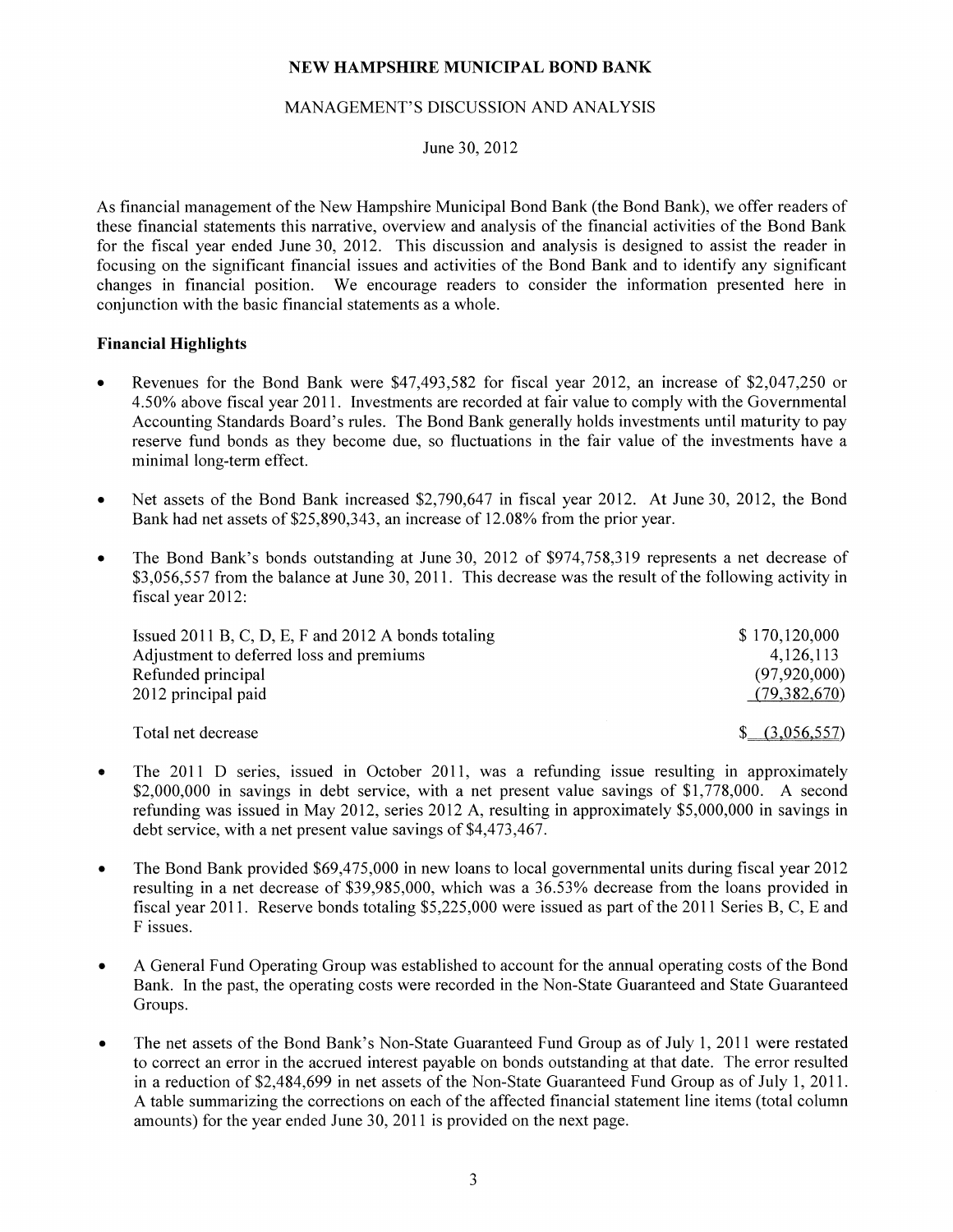#### MANAGEMENT'S DISCUSSION AND ANALYSIS (CONTINUED)

#### June 30, 2012

| As Previously | Restatement                                               | As           |
|---------------|-----------------------------------------------------------|--------------|
| Reported      | Adjustment                                                | Restated     |
|               |                                                           |              |
| \$14,844,211  | \$2,484,699                                               | \$17,328,910 |
| 25,584,395    | (2,484,699)                                               | 23,099,696   |
|               |                                                           |              |
|               |                                                           |              |
| 45,290,262    | (121,370)                                                 | 45,168,892   |
| (470, 712)    | 121,370                                                   | (349, 342)   |
|               | Statement of Revenues, Expenses and Changes in Net Assets |              |

#### **Overview of the Bond Bank**

The Bond Bank was created in 1977 by an Act of the New Hampshire Legislature, RSA:35-A, is a public body corporate and politic and is constituted as an instrumentaiity exercising public and essential governmental functions of the State. The Bond Bank was established to issue bonds for the purpose, among other things, of providing funds to enable it to lend money to counties, cities, towns, school districts or other districts (the governmental units) within the State of New Hampshire. The provision of funds is accomplished by the direct purchase from such governmental units of their bonds, notes or evidence of debt payable from taxes, charges for services or assessments.

As the result of the Bond Bank issuing tax-exempt debt, it is required to prepare arbitrage rebate calculations for each series of bonds outstanding and remit payment to the Internal Revenue Service every five years. The Bond Bank's policy is to review the calculations annually for financial statement purposes. The Bond Bank has hired an outside firm to calculate arbitrage rebate liability and required payments.

Since its inception, the Bond Bank has issued bonds for its non guaranteed program pursuant to a General Resolution adopted on December 1, 1978, as amended from time to time (the 1978 Resolution). On July 14, 2005, the Bond Bank adopted a new General Resolution (the 2005 Resolution). While substantially similar to the 1978 Resolution, the 2005 Resolution contained a number of improvements, including a flexible reserve fund sizing requirement, wholesale changes in permitted investments, the ability to meet its reserve fund requirement with surety bond policies and other credit facilities, and a streamlined approach to calling bonds for early redemption. The Bond Bank has issued eight series of bonds under the terms of the 2005 Resolution, totaling \$295,571,000. Bonds issued under the 2005 Resolution are separately secured from all other bonds of the Bond Bank, including those issued under the 1978 Resolution. The adoption of the 2005 Resolution has not resulted in any substantive change to the Bond Bank's overall program.

The Bond Bank analyzes the cost effectiveness of the 1978 Resolution and the 2005 Resolution whenever a new issue of bonds is being considered. Due to the downgrades of the surety bond providers, this is no longer a viable method of funding the reserve fund. Depending on the structure of the new bonds and the reserve fund requirements, we analyze the best alternative by comparing the availability of investments in the market and the possibility of purchasing State of New Hampshire bonds. In fiscal year 2012, all of the bonds were issued per the 1978 Resolution. A State of New Hampshire bond was purchased to fund the reserve fund for the 2011 B issue, a combination of State of New Hampshire bonds and U.S. Treasury State and Local Government Securities were purchased for the 2011 E issue, and U.S. Treasury State and Local Government Securities were purchased for the 2011 F issue.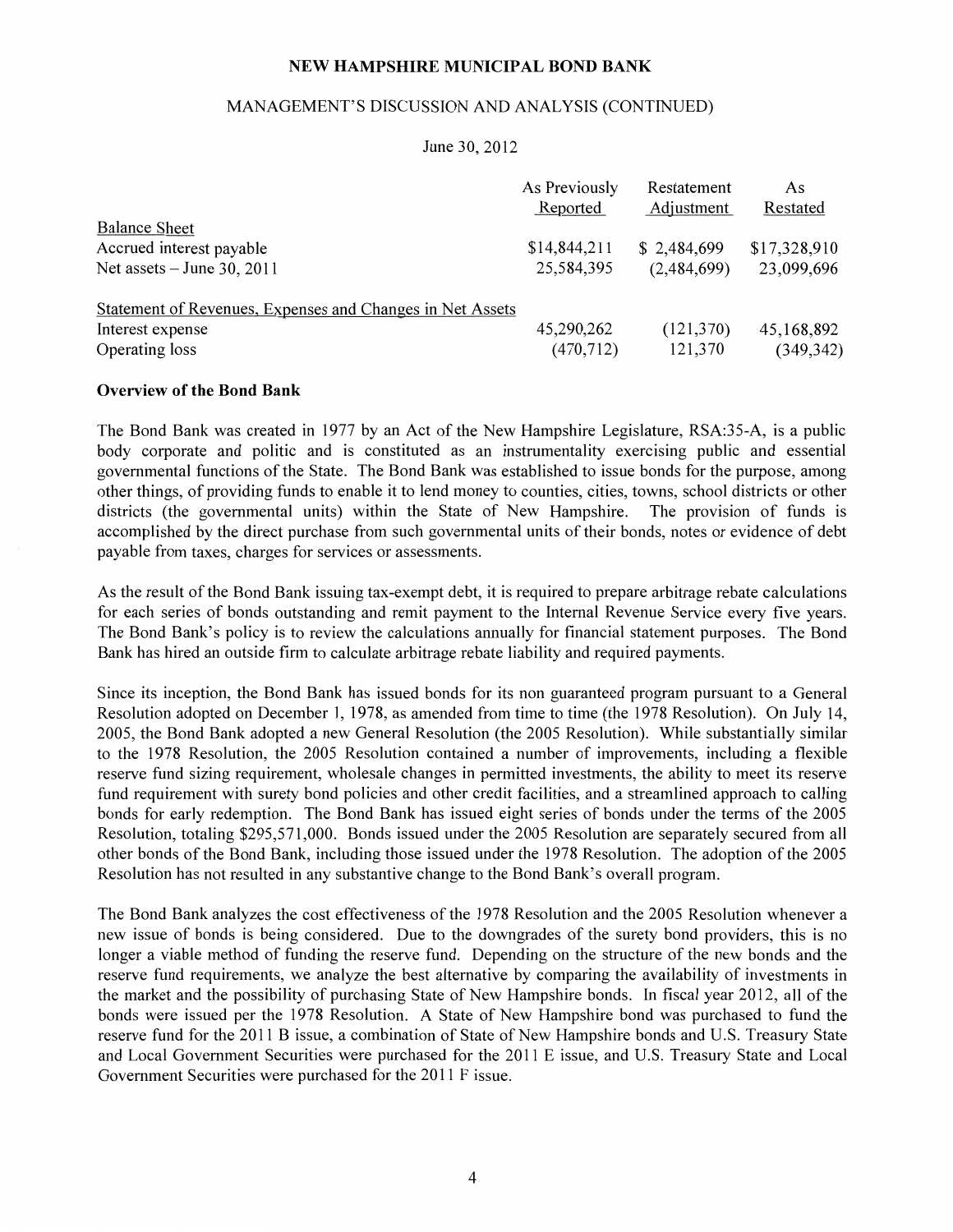#### MANAGEMENT'S DISCUSSION AND ANALYSIS (CONTINUED)

#### June 30, 2012

The Bond Bank has purchased surety bond policies to meet the reserve fund requirements for bonds issued under the terms of the 2005 Resolution. Several downgrades of the surety providers occurred between September 2009 and December 2011. The ratings have not changed since December 19, 2011. The table below summarizes the surety policies purchased by the Bond Bank:

| <b>Surety</b><br>Provider                             | Amount of<br><b>Surety</b><br><b>Policies</b> | Ratings<br>as of September 28, 2009 |                |                |                |                | Ratings<br>as of December 22, 2010 |                |                | Ratings<br>as of December 19, 2011 |  |
|-------------------------------------------------------|-----------------------------------------------|-------------------------------------|----------------|----------------|----------------|----------------|------------------------------------|----------------|----------------|------------------------------------|--|
|                                                       |                                               | Moody's                             | S&P            | Fitch          | Moody's        | S&P            | Fitch                              | Moody's        | S&P            | Fitch                              |  |
| Assured Guaranty Municipal*                           | \$3,420,269                                   | Aa3                                 | AAA            | AA+            | Aa3            | $AA+$          | With-<br>drawn                     | Aa3            | AA-            | With-<br>drawn                     |  |
| National Public Finance<br>(formerly MBIA Illinois)** | \$8,247,430                                   | Baa1                                | A              | With-<br>drawn | Baal           | <b>BBB</b>     | With-<br>drawn                     | Baa2           | <b>BBB</b>     | With-<br>drawn                     |  |
| $FGIC***$                                             | \$6,782,925                                   | With-<br>drawn                      | With-<br>drawn | With-<br>drawn | With-<br>drawn | With-<br>drawn | With-<br>drawn                     | With-<br>drawn | With-<br>drawn | With-<br>drawn                     |  |

\* On November 2, 2009, Assured Guaranty announced that FSA will be renamed to Assured Guaranty Municipal.

\*\* On February 18, 2009, MBIA Insurance Corporation (MBIA) separated its operations into two entities with National Public Finance Guaranty Corporation (National) (formerly MBIA Insurance Corp. of Illinois) becoming the public finance sector insurer/surety bond provider.

\*\*\* Policies carried by FGIC are reinsured by National Public Finance Guaranty Corporation.

#### Overview of the Financial Statements

This discussion and analysis is intended to serve as an introduction to the Bond Bank's financial statements, which is comprised of the basic financial statements and the notes to the financial statements. Since the Bond Bank operates under five separate bond resolutions, the financial statements reflect individual fund activity.

#### Basic Financial Statements

The basic financial statements are designed to provide readers with a broad overview of the Bond Bank's finances, in a manner similar to a private-sector business.

The financial statements present information on all of the Bond Bank's assets and liabilities, with the difference between the two reported as net assets. Over time, increases or decreases in net assets may serve as a useful indicator of whether the financial position of the Bond Bank is improving or deteriorating. Net assets increase when revenues exceed expenses. Increases to assets without a corresponding increase to liabilities, result in increased net assets, which may indicate an improved financial position.

The statements of revenues, expenses, and changes in net assets present information showing how the Bond Bank's net assets changed during the fiscal year. Changes in net assets are generally reported as soon as the underlying event occurs, regardless of timing of related cash flows. Thus, revenues and expenses are reported in this statement for some items that will only result in cash flows in future periods.

#### Notes to the Financial Statements

The notes to the financial statements provide additional information that is essential to a full understanding of the data provided in the basic financial statements.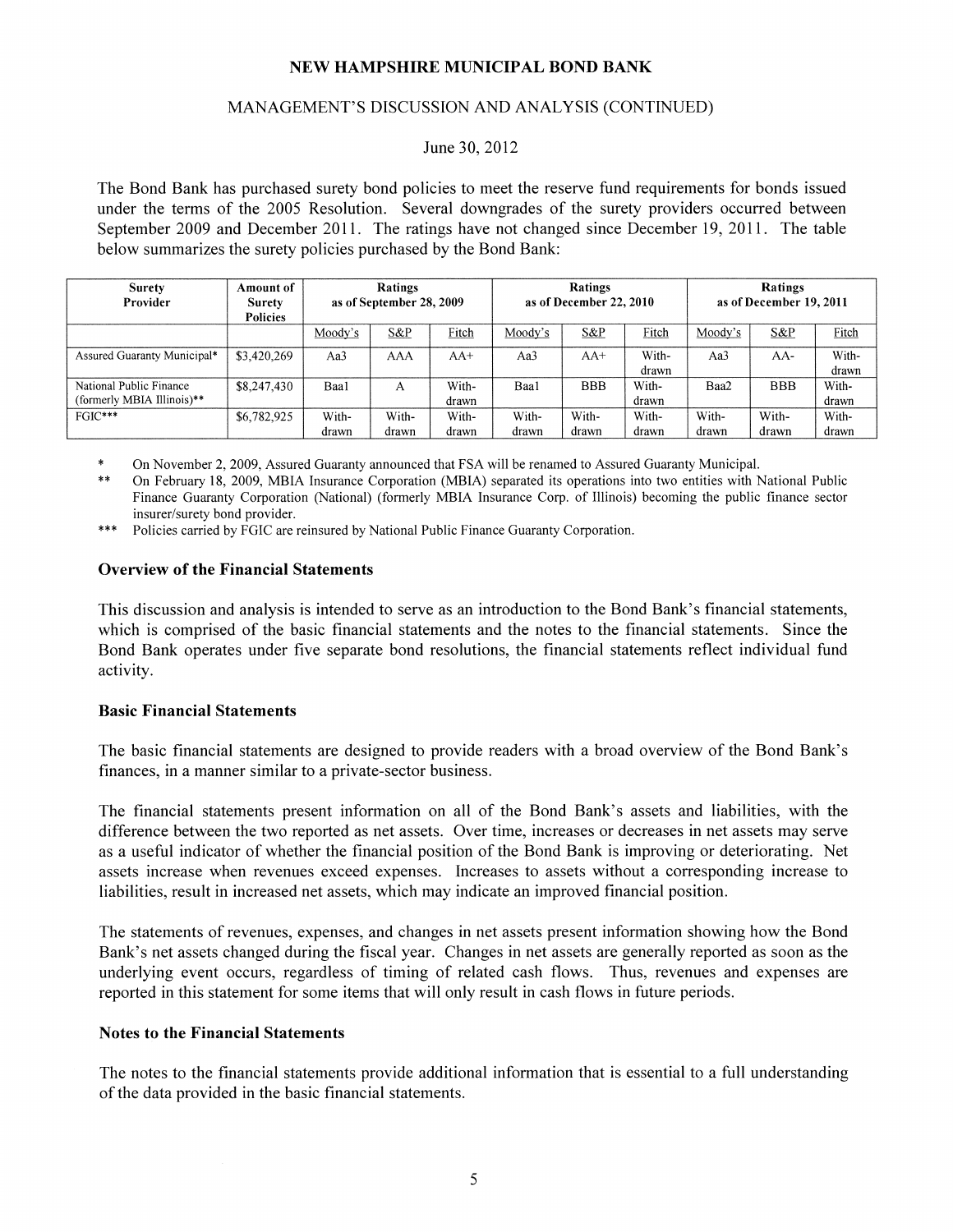#### MANAGEMENT'S DISCUSSION AND ANALYSIS (CONTINUED)

#### June 30, 2012

#### **Financial Analysis**

Net Assets may serve, over time, as a useful indicator of a government's financial position. In the case of the Bond Bank, assets exceeded liabilities by \$25,890,343 at June 30, 2012. This represents an increase of \$2,790,647 or 12.08% from the previous fiscal year.

By far, the largest portion of the Bond Bank's net assets is its investment in loans to governmental units plus bond proceeds remaining in trust investments, less any related debt used to acquire those assets.

The Bond Bank's financial position and operations for the past two years are summarized below based on information included in the financial statements.

| <b>ASSETS</b>                                                                                    | 2012                  | 2011<br>(as restated)  | Percentage<br>Change |
|--------------------------------------------------------------------------------------------------|-----------------------|------------------------|----------------------|
| Current assets:                                                                                  |                       |                        |                      |
| Cash                                                                                             | $\mathbf S$<br>67,754 | 102,548<br>\$          | $(33.93)\%$          |
| Investments held by trustee, at fair value                                                       | 20,677,577            | 22,695,993             | (8.89)               |
| Loans receivable from governmental units                                                         | 67,472,870            | 68,897,671             | (2.07)               |
| Accrued investment income receivable                                                             | 998,796               | 1,032,871              | (3.30)               |
| Accrued interest receivable from governmental units<br>Unamortized rebates to governmental units | 15,229,778            | 15,575,571             | (2.22)               |
| and bond issuance costs                                                                          | 672,173               | 744,723                | (9.74)               |
| Other current assets                                                                             | 3,312                 | 950                    | 248.63               |
| Total current assets                                                                             | 105,122,260           | 109,050,327            | (3.60)               |
|                                                                                                  |                       |                        |                      |
| Noncurrent assets:                                                                               |                       |                        |                      |
| Investments held by trustee, at fair value                                                       | 101,235,394           | 99,005,087             | 2.25                 |
| Loans receivable from governmental units                                                         | 807,106,251           | 806,966,121            | 0.02                 |
| Unamortized rebates to governmental units                                                        |                       |                        |                      |
| and bond issuance costs                                                                          | 4,499,989             | 4,622,655              | (2.65)               |
| Total noncurrent assets                                                                          | 912,841,634           | 910,593,863            | 0.25                 |
| Total assets                                                                                     | \$1,017,963,894       | \$1,019,644,190        | $(0.16)\%$           |
| <b>LIABILITIES AND NET ASSETS</b>                                                                |                       |                        |                      |
| Current liabilities:                                                                             |                       |                        |                      |
| Accounts payable and accrued liabilities                                                         | $\mathbb{S}$<br>1,029 | $\mathbb{S}$<br>27,332 | $(96.24)\%$          |
| Accrued interest payable                                                                         | 16,626,897            | 17,328,910             | (4.05)               |
| Accrued interest rebate payable to U.S. Government                                               | 169,956               | 882,143                | (80.73)              |
| Bonds payable                                                                                    | 76,396,159            | 78,639,416             | (2.85)               |
| Total current liabilities                                                                        | 93,194,041            | 96,877,801             | (3.80)               |
|                                                                                                  |                       |                        |                      |
| Noncurrent liabilities:                                                                          |                       |                        |                      |
| Accrued interest rebate payable to U.S. Government                                               | 517,350               | 491,233                | 5.32                 |
| Bonds payable                                                                                    | 898,362,160           | 899,175,460            | (0.09)               |
| Total noncurrent liabilities                                                                     | 898,879,510           | 899,666,693            | (0.09)               |
| <b>Total liabilities</b>                                                                         | 992,073,551           | 996,544,494            | (0.45)               |
| Net assets                                                                                       | 25,890,343            | 23,099,696             | 12.08                |
| Total liabilities and net assets                                                                 | \$1,017,963,894       | \$1,019,644,190        | $(0.16)\%$           |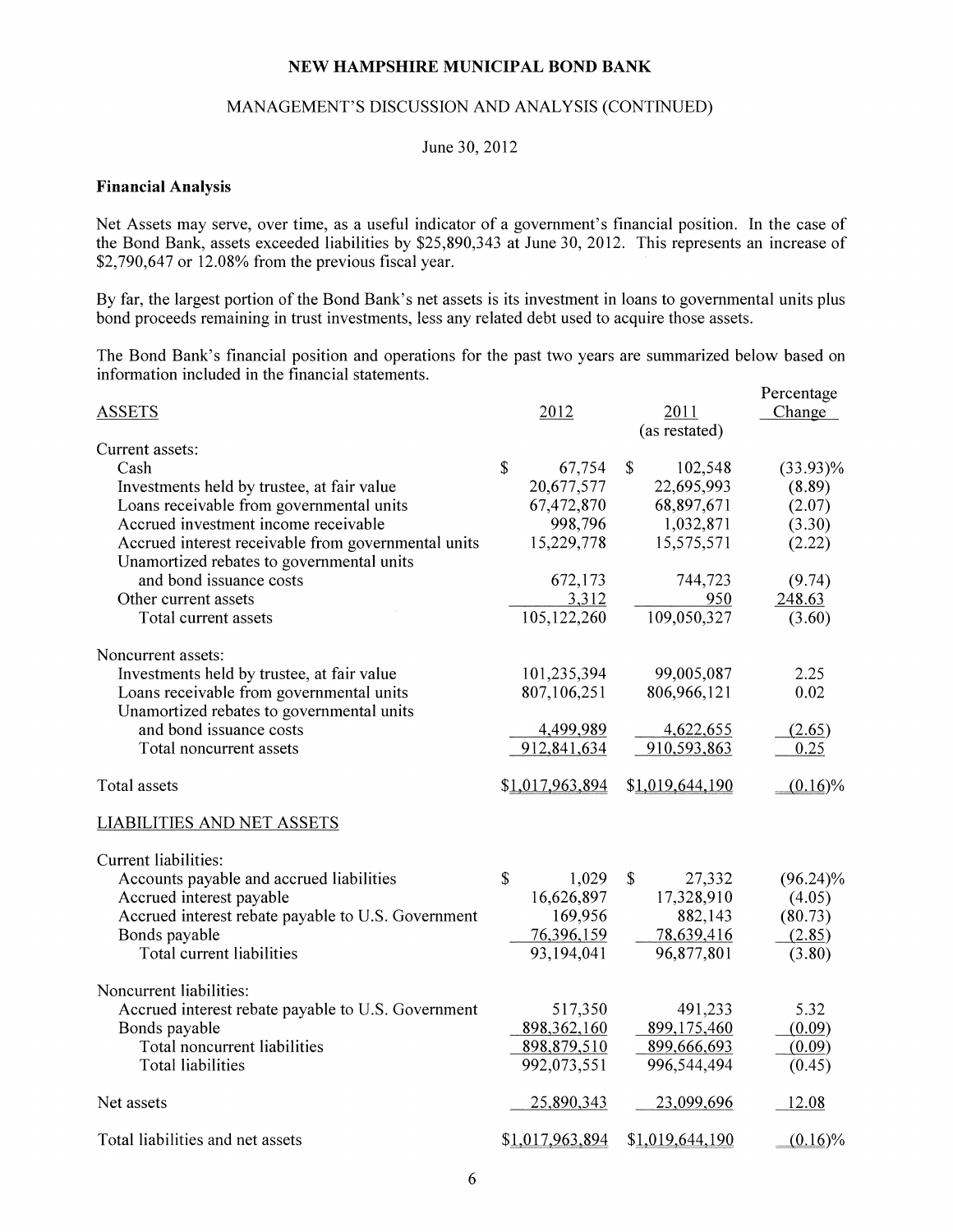#### MANAGEMENT'S DISCUSSION AND ANALYSIS (CONTINUED)

June 30, 2012

Total cash and investments held by trustee increased \$177,097 or 0.15% at June 30, 2012 compared to June 30, 2011. The Bond Bank's investment portfolio is comprised of cash and cash equivalents, U.S. Government obligations (including treasury bills, notes, and bonds), U.S. Treasury strips, U.S. Government sponsored enterprise notes and strips, and bank investment contracts. The Bond Bank's investments are carried at fair value. Unrealized gains and losses (primarily due to fluctuations in market values) are recognized in the statements of revenues, expenses and changes in net assets.

The Bond Bank's loans receivable from governmental units decreased \$1,284,671 in fiscal year 2012. The Bond Bank's total new loan originations in 2012 of \$69,475,000 were 36.53% lower than 2011 originations of\$109,460,000. Net bonds payable decreased .31%.

Net assets increased 12.08% in fiscal year 2012. The Bond Bank continued to maintain a positive spread of income from investments and loans to governmental units over bond interest and operating expenses.

|                                                      |              |               | Percentage |
|------------------------------------------------------|--------------|---------------|------------|
|                                                      | 2012         | 2011          | Change     |
|                                                      |              | (as restated) |            |
| Interest on loans receivable from governmental units | \$40,086,343 | \$41,175,718  | $(2.65)\%$ |
| Interest income from investments                     | 4,644,367    | 5,125,812     | (9.39)     |
| Net increase in the fair value of investments        | 2,108,250    | (1,393,939)   | (251.24)   |
| Other income                                         | 654,622      | 538,741       | 21.51      |
| Total operating revenues                             | 47,493,582   | 45,446,332    | 4.50       |
| Interest expense                                     | 43,977,515   | 45,168,892    | (2.64)     |
| Operating expenses                                   | 371,323      | 355,839       | 4.35       |
| Other expense                                        | 354,097      | 270,943       | 30.69      |
| Total operating expenses                             | 44,702,935   | 45,795,674    | (2.39)     |
| Operating (loss) income                              | 2,790,647    | (349, 342)    | (898.83)   |
| Net assets, beginning of year                        | 23,099,696   | 23,449,038    | (1.49)     |
| Net assets, end of year                              | \$25,890,343 | \$23,099,696  | 12.08%     |

Operating revenues are generated principally from interest earned on investments and from fees and interest received from governmental units. The Bond Bank's annual operating budget is approved by the Board of Directors.

The net increase in the fair value of investments in 2012 of \$2,108,250 was caused by movements in market interest rates during the year that had a positive impact on the fair value of investments held by the Bond Bank.

The increase in other income and other expense was mainly due to the increase of bond issuance costs. Four new money issues and two refunding issues were sold in 2012 compared to three issues in 2011.

#### **Requests for Information**

This financial report is designed to provide a general overview of the Bond Bank's financial statements for all those with an interest in its finances. Questions concerning any of the information provided in this report or request for additional information should be addressed to the Executive Director, New Hampshire Municipal Bond Bank, 25 Triangle Park Drive, Suite 102, Concord, New Hampshire 03301.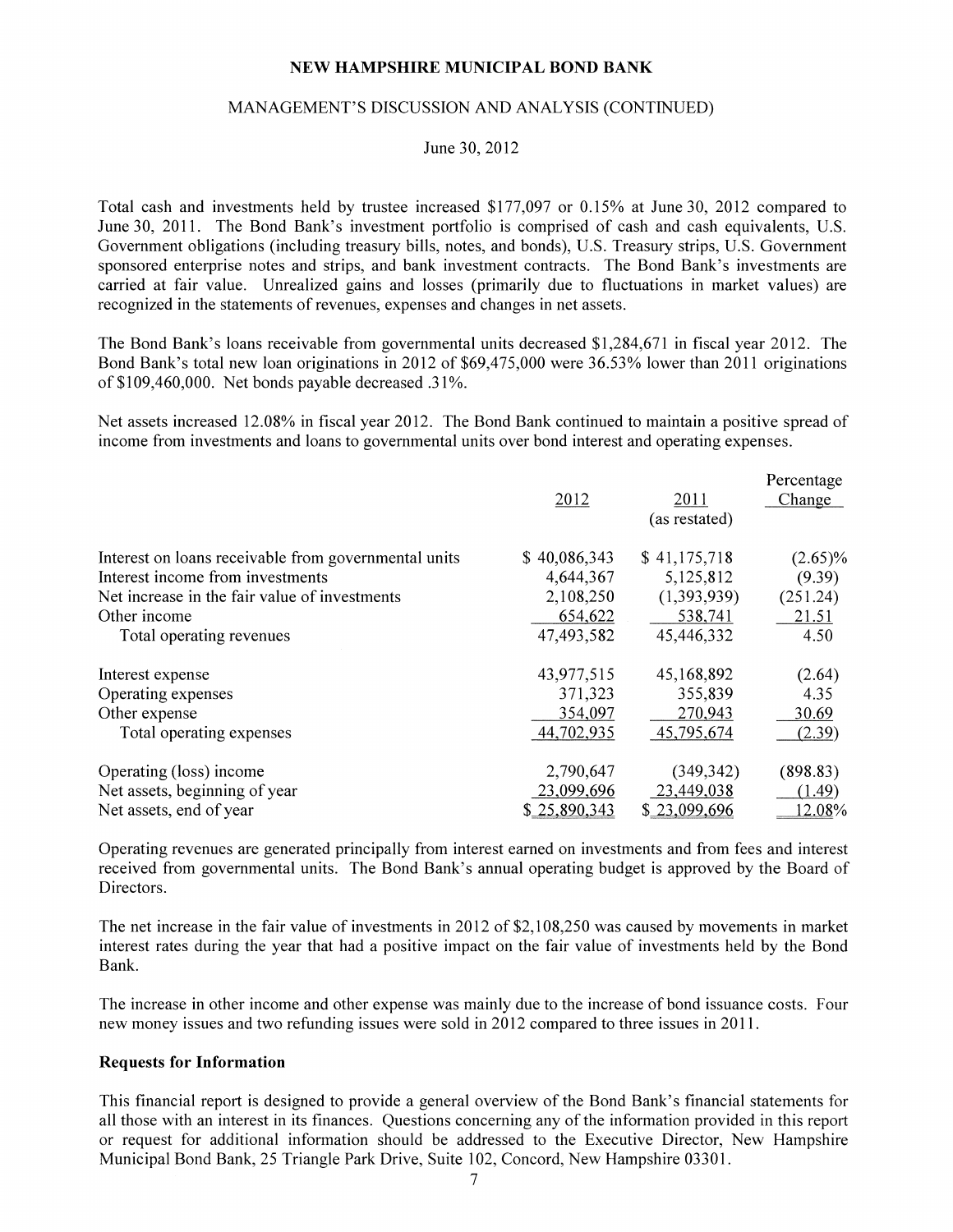## BALANCE SHEETS

## June 30, 2012

|                                         |                        |              | <b>Municipal Division</b> |                   |  |  |  |
|-----------------------------------------|------------------------|--------------|---------------------------|-------------------|--|--|--|
|                                         |                        |              | Qualified                 |                   |  |  |  |
|                                         | General                | <b>State</b> | School                    | Non-State         |  |  |  |
|                                         | Operating              | Guaranteed   | Construction              | Guaranteed        |  |  |  |
| <b>ASSETS</b>                           | <b>Fund Group</b>      | Fund Group   | <b>Fund Group</b>         | <b>Fund Group</b> |  |  |  |
| Current assets:                         |                        |              |                           |                   |  |  |  |
| Cash (note 3)                           | $\mathbb{S}$<br>44,679 | $\mathbb{S}$ | \$                        | $\mathsf{\$}$     |  |  |  |
| Investments held by trustee, at         |                        |              |                           |                   |  |  |  |
| fair value (note 3):                    |                        |              |                           |                   |  |  |  |
| Cash equivalents                        | 3,923,197              | 339,968      |                           | 7,203,080         |  |  |  |
| Investments                             | 461,316                |              |                           |                   |  |  |  |
| <b>Reserve Fund investments</b>         |                        |              |                           |                   |  |  |  |
| (note 4)                                |                        | 868,583      |                           | 7,881,433         |  |  |  |
| Loans receivable from governmental      |                        |              |                           |                   |  |  |  |
| units (note 4)                          |                        | 1,319,870    | 2,945,000                 | 63,053,000        |  |  |  |
| Accrued investment income receivable    | 1,765                  | 3            |                           | 997,028           |  |  |  |
| Accrued interest receivable from        |                        |              |                           |                   |  |  |  |
| governmental units                      |                        | 236,581      | 702,649                   | 14,281,821        |  |  |  |
| Unamortized rebates to governmental     |                        |              |                           |                   |  |  |  |
| units and bond issuance costs           |                        | 55,351       |                           | 616,822           |  |  |  |
| Other assets                            | 3,312                  |              |                           |                   |  |  |  |
|                                         |                        |              |                           |                   |  |  |  |
| Total current assets                    | 4,434,269              | 2,820,356    | 3,647,649                 | 94,033,184        |  |  |  |
| Noncurrent assets:                      |                        |              |                           |                   |  |  |  |
| Reserve Fund investments held by        |                        |              |                           |                   |  |  |  |
| trustee, at fair value (notes 3 and 4): |                        |              |                           |                   |  |  |  |
| Cash equivalents                        |                        | 17,105       |                           | 4,083,824         |  |  |  |
| Investments                             |                        | 811,274      |                           | 96,323,191        |  |  |  |
| Loans receivable from governmental      |                        |              |                           |                   |  |  |  |
| units (note $4$ )                       |                        | 2,169,851    | 40,915,000                | 763,111,400       |  |  |  |
| Unamortized rebates to governmental     |                        |              |                           |                   |  |  |  |
| units and bond issuance costs           |                        | 174,792      |                           | 4,325,197         |  |  |  |
|                                         |                        |              |                           |                   |  |  |  |
| Total noncurrent assets                 |                        | 3,173,022    | 40,915,000                | 867,843,612       |  |  |  |
| Total assets                            | \$4,434,269            | \$5,993,378  | \$44,562,649              | \$961,876,796     |  |  |  |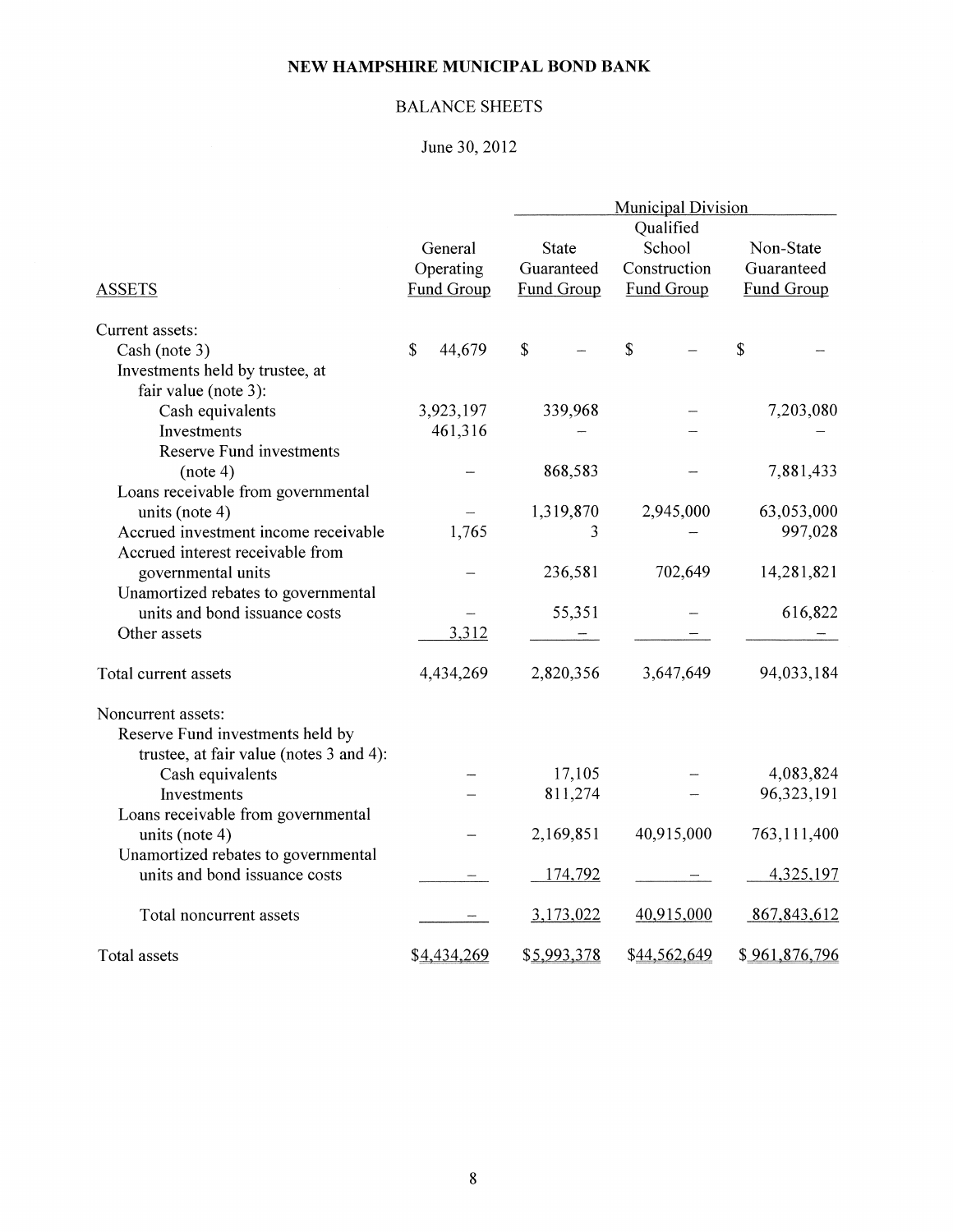| Educational<br><b>Institution Division</b><br>Coe-Brown<br>Northwood<br>Academy<br><b>Fund Group</b> | Total                   |
|------------------------------------------------------------------------------------------------------|-------------------------|
|                                                                                                      |                         |
| \$<br>23,075                                                                                         | \$<br>67,754            |
|                                                                                                      | 11,466,245<br>461,316   |
|                                                                                                      | 8,750,016               |
| 155,000                                                                                              | 67,472,870<br>998,796   |
| 8,727                                                                                                | 15,229,778              |
|                                                                                                      | 672,173<br>3,312        |
| 186,802                                                                                              | 105,122,260             |
|                                                                                                      |                         |
|                                                                                                      | 4,100,929<br>97,134,465 |
| 910,000                                                                                              | 807,106,251             |
|                                                                                                      | 4,499,989               |
| 910,000                                                                                              | 912,841,634             |
| \$1,096,802                                                                                          | \$1,017,963,894         |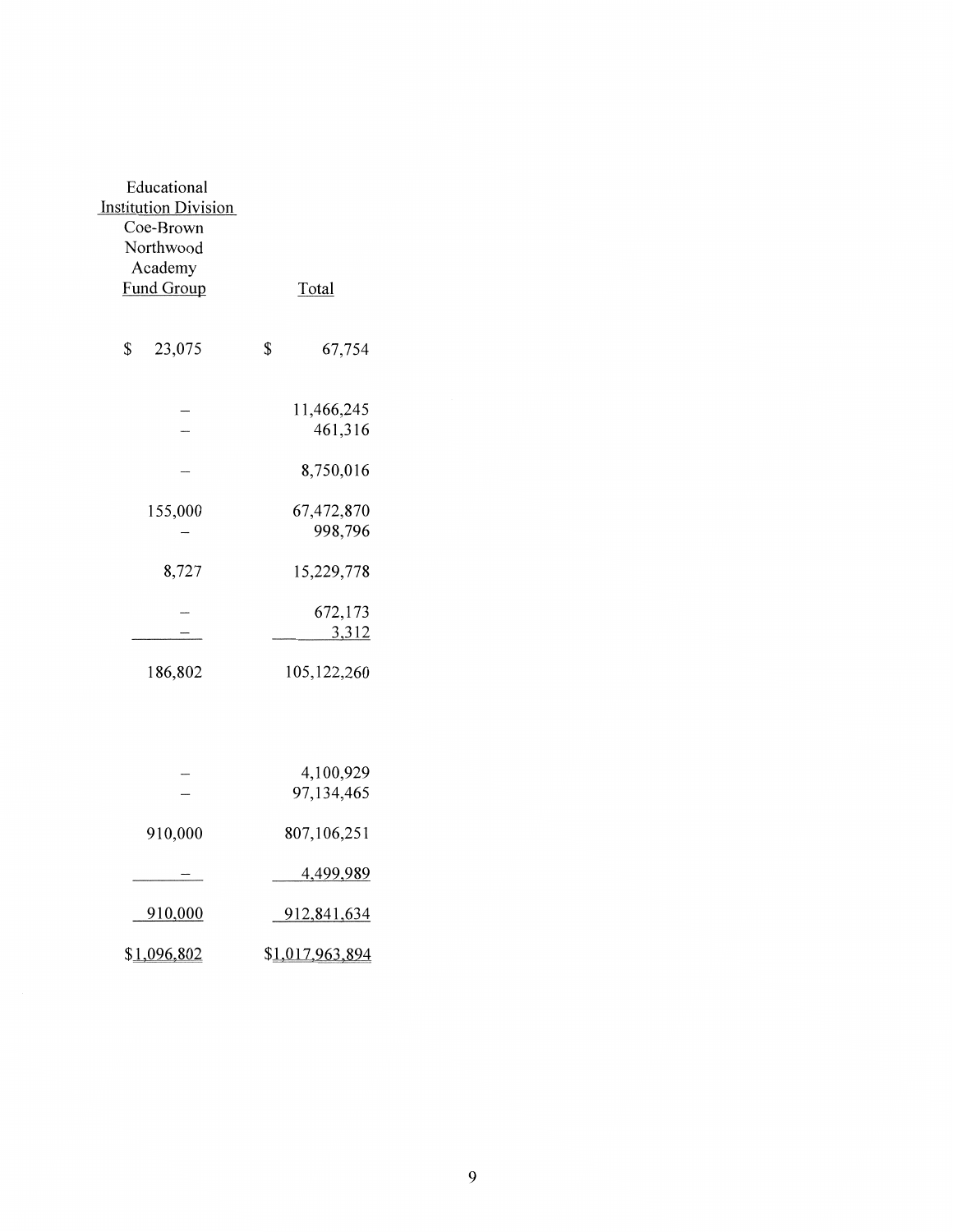## BALANCE SHEETS (CONTINUED)

## June 30, 2012

|                                   |            | <b>Municipal Division</b> |                   |                   |  |
|-----------------------------------|------------|---------------------------|-------------------|-------------------|--|
|                                   |            |                           | Qualified         |                   |  |
|                                   | General    | <b>State</b>              | School            | Non-State         |  |
|                                   | Operating  | Guaranteed                | Construction      | Guaranteed        |  |
| <b>LIABILITIES AND NET ASSETS</b> | Fund Group | <b>Fund Group</b>         | <b>Fund Group</b> | <b>Fund Group</b> |  |
| Current liabilities:              |            |                           |                   |                   |  |
| Accounts payable and accrued      |            |                           |                   |                   |  |
| liabilities                       | \$<br>512  | $\mathbb{S}$              | $\mathbb{S}$      | $\mathbb{S}$      |  |
| Accrued interest payable          |            | 229,694                   | 702,649           | 15,685,827        |  |
| Accrued interest rebate payable   |            |                           |                   |                   |  |
| to U.S. Government                |            | 22,848                    |                   | 147,108           |  |
| Bonds payable (note 4)            |            | 1,675,748                 | 2,945,000         | 71,620,411        |  |
| Total current liabilities         | 512        | 1,928,290                 | 3,647,649         | 87,453,346        |  |
| Noncurrent liabilities:           |            |                           |                   |                   |  |
| Accrued interest rebate payable   |            |                           |                   |                   |  |
| to U.S. Government                |            | 219,764                   |                   | 297,586           |  |
| Bonds payable (note 4)            |            | 3,032,093                 | 40,915,000        | 853,505,067       |  |
| Total noncurrent liabilities      |            | 3,251,857                 | 40,915,000        | 853,802,653       |  |
| <b>Total liabilities</b>          | 512        | 5,180,147                 | 44,562,649        | 941,255,999       |  |
| Net assets                        | 4,433,757  | 813,231                   |                   | 20,620,797        |  |

| Total liabilities and net assets | $$4,434,269$ $$5,993,378$ | \$44,562,649 \$961,876,796 |  |
|----------------------------------|---------------------------|----------------------------|--|

See accompanying notes to the financial statements.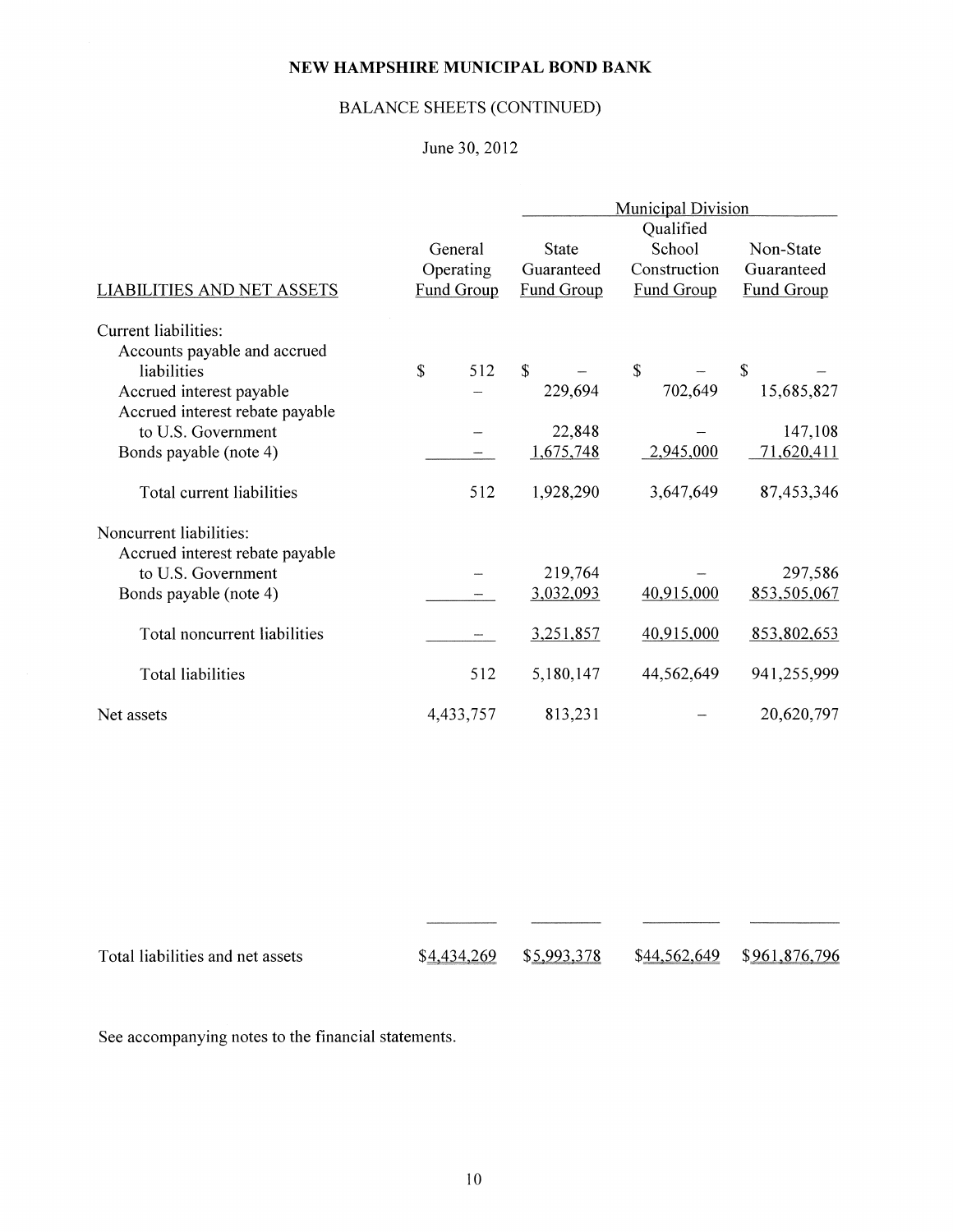| Educational<br><b>Institution Division</b><br>Coe-Brown<br>Northwood<br>Academy<br><b>Fund Group</b> | Total                               |
|------------------------------------------------------------------------------------------------------|-------------------------------------|
| \$<br>517<br>8,727                                                                                   | \$<br>1,029<br>16,626,897           |
| 155,000<br>164,244                                                                                   | 169,956<br>76,396,159<br>93,194,041 |
| 910,000                                                                                              | 517,350<br>898, 362, 160            |
| <u>910,000</u><br>1,074,244                                                                          | <u>898,879,510</u><br>992,073,551   |
| 22,558                                                                                               | 25,890,343                          |

\$1.096.802 \$1.017.963.894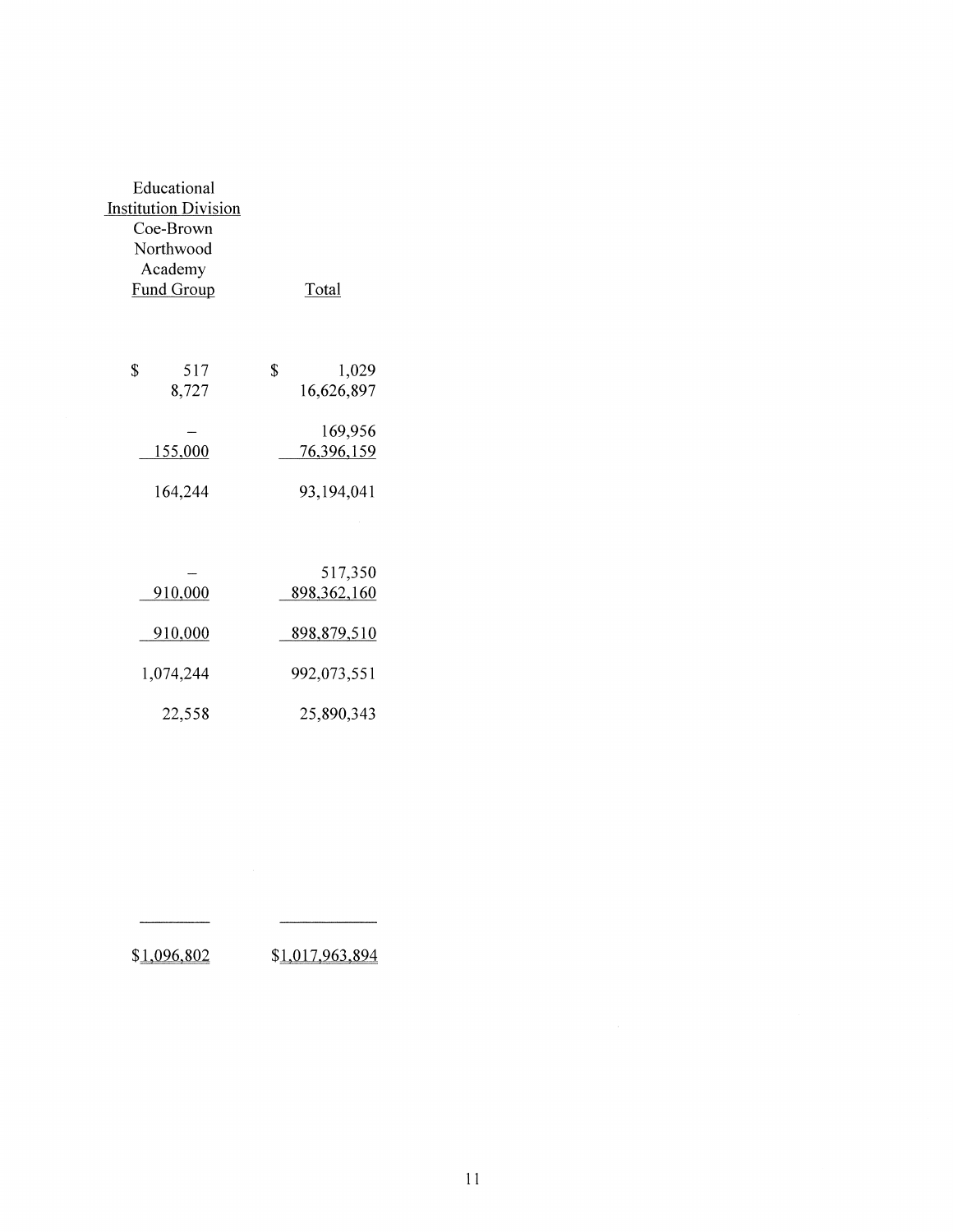## STATEMENTS OF REVENUES, EXPENSES AND CHANGES IN NET ASSETS

For the Year Ended June 30, 2012

|                                                        |                   | <b>Municipal Division</b> |               |                   |  |
|--------------------------------------------------------|-------------------|---------------------------|---------------|-------------------|--|
|                                                        |                   |                           | Qualified     |                   |  |
|                                                        | General           | <b>State</b>              | School        | Non-State         |  |
|                                                        | Operating         | Guaranteed                | Construction  | Guaranteed        |  |
|                                                        | <b>Fund Group</b> | <b>Fund Group</b>         | Fund Group    | <b>Fund Group</b> |  |
| Operating revenues:                                    |                   |                           |               |                   |  |
| Interest on loans receivable from                      |                   |                           |               |                   |  |
| governmental units                                     | \$                | $\mathbb{S}$<br>368,187   | \$2,396,322   | \$37,262,940      |  |
| Interest income from investments                       | 22,732            | 201,035                   |               | 4,420,583         |  |
| Net increase (decrease) in the fair                    |                   |                           |               |                   |  |
| value of investments                                   | 12,269            | (247, 860)                |               | 2,343,841         |  |
| Other income                                           | 164,211           |                           |               | 489,911           |  |
| Total operating revenues                               | 199,212           | 321,362                   | 2,396,322     | 44,517,275        |  |
| Operating expenses:                                    |                   |                           |               |                   |  |
| Interest expense                                       |                   | 570,442                   | 2,396,322     | 40,951,857        |  |
| Operating expenses                                     | 334,421           |                           |               | 36,385            |  |
| Other expense                                          |                   |                           |               | 354,097           |  |
| Total operating expenses                               | 334,421           | 570,442                   | 2,396,322     | 41,342,339        |  |
| Operating income (loss) before operating               |                   |                           |               |                   |  |
| transfers                                              | (135,209)         | (249,080)                 |               | 3,174,936         |  |
| Operating transfers in (out) (note 1)                  | 4,568,966         | (4,498,976)               | (69,990)      |                   |  |
| Operating income (loss)                                | 4,433,757         | (4,748,056)               | (69,990)      | 3,174,936         |  |
| Net assets, beginning of year,<br>as restated (note 6) |                   | 5,561,287                 | 69,990        | 17,445,861        |  |
| Net assets, end of year                                | \$4,433,757       | 813,231<br>\$             | $\frac{1}{2}$ | \$20,620,797      |  |

See accompanying notes to the financial statements.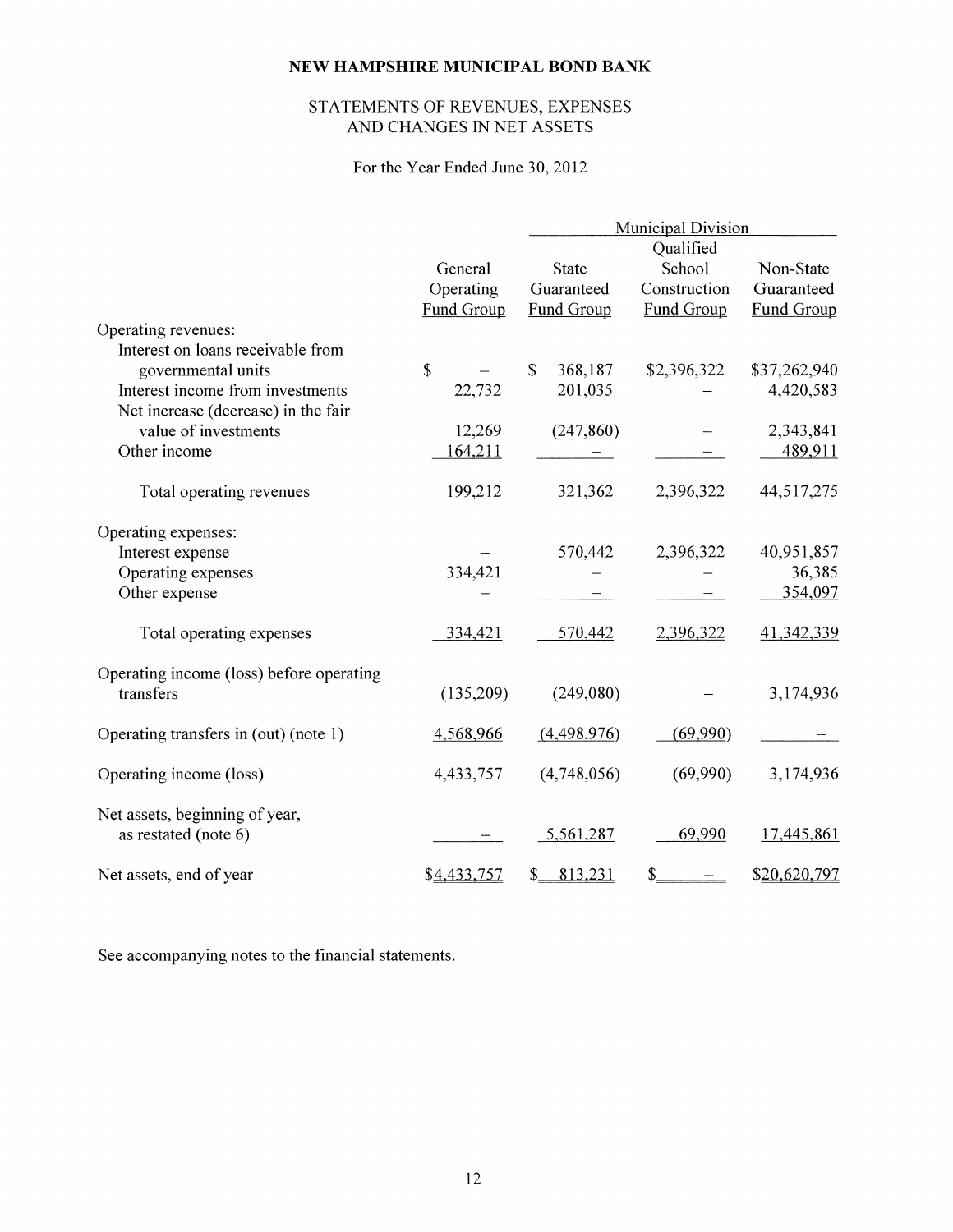| Educational                 |              |
|-----------------------------|--------------|
| <b>Institution Division</b> |              |
| Coe-Brown                   |              |
| Northwood                   |              |
| Academy                     |              |
| <b>Fund Group</b>           | <b>Total</b> |
|                             |              |
|                             |              |
| \$58,894                    | \$40,086,343 |
| 17                          | 4,644,367    |
|                             |              |
|                             | 2,108,250    |
| 500                         | 654,622      |
|                             |              |
| 59,411                      | 47,493,582   |
|                             |              |
|                             |              |
| 58,894                      | 43,977,515   |
| 517                         | 371,323      |
|                             | 354,097      |
|                             |              |
| 59,411                      | 44,702,935   |
|                             |              |
|                             |              |
|                             | 2,790,647    |
|                             |              |
|                             |              |
|                             |              |
|                             |              |
|                             | 2,790,647    |
|                             |              |
|                             |              |
| 22,558                      | 23,099,696   |
|                             |              |
| \$22,558                    | \$25,890,343 |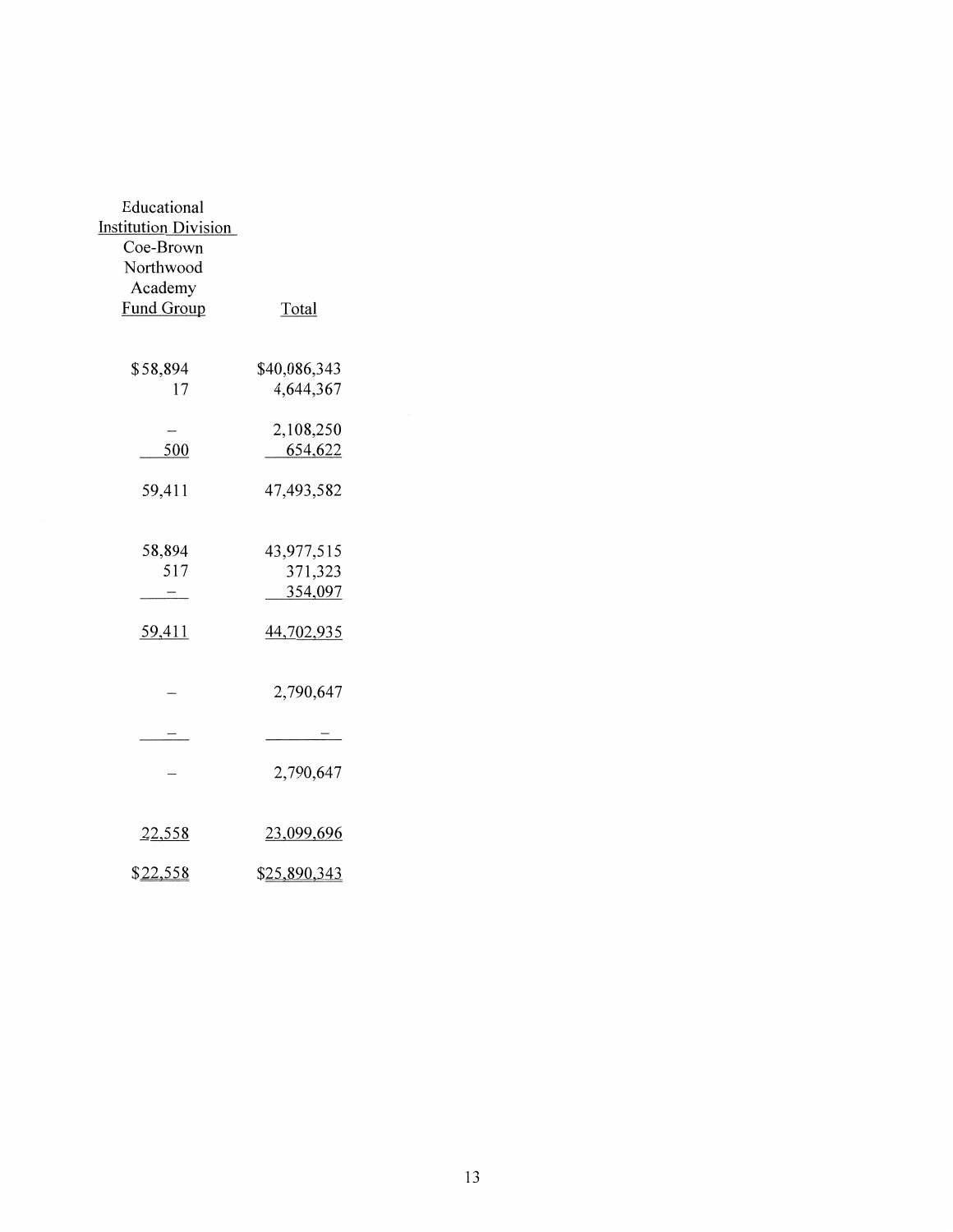## STATEMENTS OF CASH FLOWS

## For the Year Ended June 30, 2012

|                                          |                           |              | <b>Municipal Division</b> |                            |
|------------------------------------------|---------------------------|--------------|---------------------------|----------------------------|
|                                          |                           |              | Qualified                 |                            |
|                                          | General                   | <b>State</b> | School                    | Non-State                  |
|                                          | Operating                 | Guaranteed   | Construction              | Guaranteed                 |
|                                          | <b>Fund Group</b>         | Fund Group   | <b>Fund Group</b>         | <b>Fund Group</b>          |
|                                          |                           |              |                           |                            |
| Operating activities:                    |                           |              |                           |                            |
| Cash received from governmental units    | $\boldsymbol{\mathsf{S}}$ | \$3,967,535  | 5,395,969<br>\$           | 101,398,845<br>S           |
| Cash payments to governmental units      |                           |              |                           | (68,770,000)               |
| Cash received from other income          | 164,211                   |              |                           | 489,911                    |
| Cash payments for operating expenses     | (333,909)                 |              |                           | (63, 717)                  |
| Cash payments for bond issuance costs    |                           |              |                           | (354,097)                  |
| Cash (paid) received for other assets    | (3,312)                   |              |                           | 950                        |
| Cash received from (paid to) other funds | 4,568,966                 | (4,498,976)  | (69,990)                  |                            |
| Net cash provided (used) by              |                           |              |                           |                            |
| operating activities                     | 4,395,956                 | (531, 441)   | 5,325,979                 | 32,701,892                 |
| Investing activities:                    |                           |              |                           |                            |
| Purchases of investments                 | (4,472,446)               |              |                           | (8,144,231)                |
| Proceeds from sale and maturities of     |                           |              |                           |                            |
| investments                              | 4,023,399                 | 4,113,642    |                           | 10,970,673                 |
| Interest received on investments         | 20,967                    | 303,508      |                           | 4,590,727                  |
| Interest rebate paid to U.S.             |                           |              |                           |                            |
| Government                               |                           | (533, 439)   |                           | (389, 405)                 |
| Net cash (used) provided by              |                           |              |                           |                            |
| investing activities                     | (428,080)                 | 3,883,711    |                           | 7,027,764                  |
| Noncapital financing activities:         |                           |              |                           |                            |
| Proceeds from bonds payable              |                           |              |                           | 174,683,109                |
| Deposit to refunding escrow              |                           |              |                           | (98, 719, 786)             |
| Principal paid on bonds payable          |                           | (5,710,321)  | (2,952,349)               | (70, 570, 000)             |
| Interest paid on bonds payable           |                           | (495,680)    | (2,443,620)               | (41,607,767)               |
| Net cash used by noncapital              |                           |              |                           |                            |
| financing activities                     |                           | (6,206,001)  | (5,395,969)               | (36, 214, 444)             |
| Increase (decrease) in cash and cash     |                           |              |                           |                            |
| equivalents                              | 3,967,876                 | (2,853,731)  | (69,990)                  | 3,515,212                  |
| Cash and cash equivalents, beginning     |                           |              |                           |                            |
| of year                                  |                           | 3,210,804    | 69,990                    | 7,771,692                  |
| Cash and cash equivalents, end of year   | \$3,967,876               | \$357,073    | $\mathbb{S}$              | 11,286,904<br>$\mathbb{S}$ |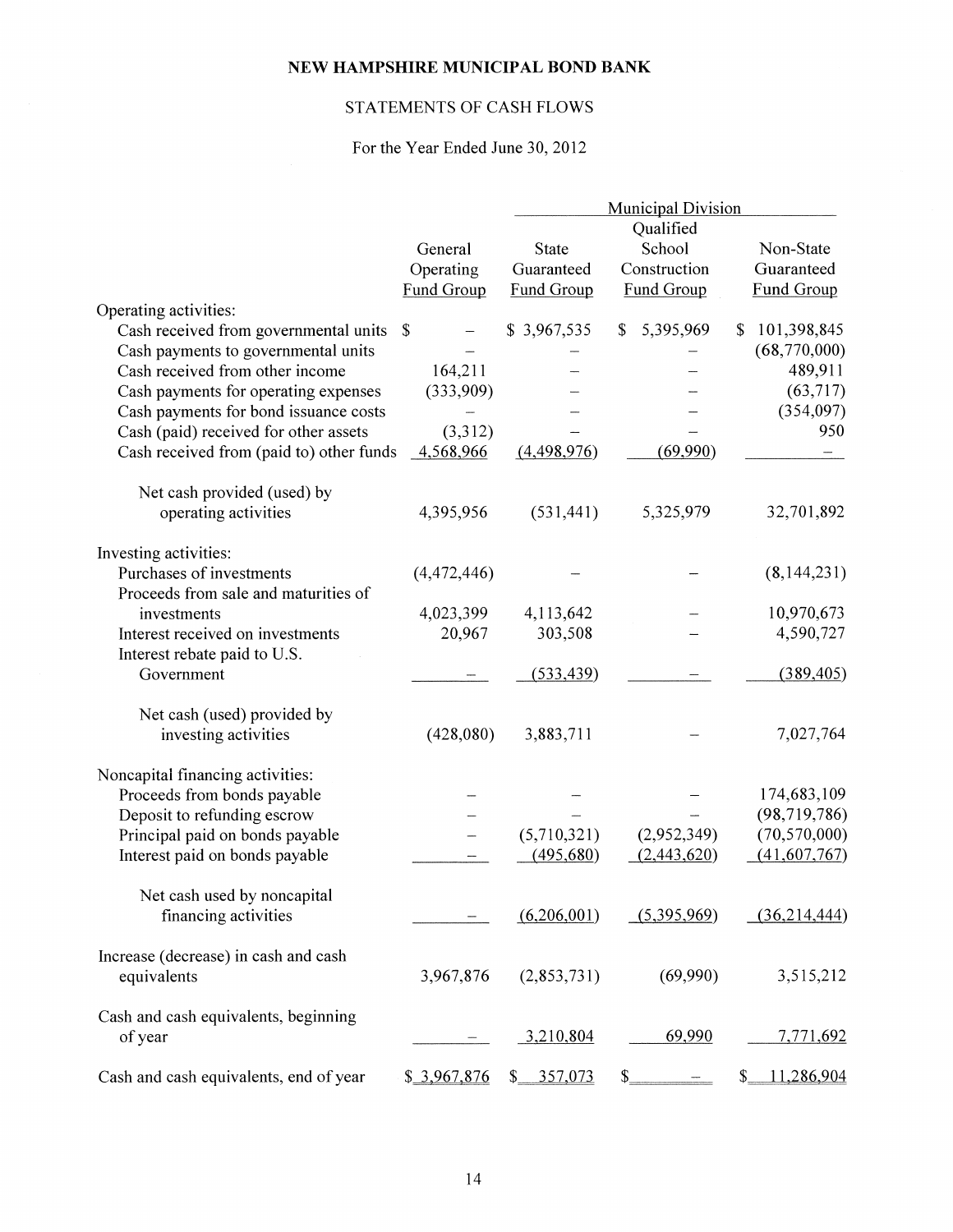| Educational<br><b>Institution Division</b><br>Coe-Brown<br>Northwood<br>Academy<br><b>Fund Group</b> | Total                                                                               |
|------------------------------------------------------------------------------------------------------|-------------------------------------------------------------------------------------|
| \$210,000<br>500                                                                                     | \$<br>110,972,349<br>(68,770,000)<br>654,622<br>(397, 626)<br>(354,097)<br>(2, 362) |
| 210,500                                                                                              | 42,102,886                                                                          |
|                                                                                                      | (12,616,677)                                                                        |
| 17                                                                                                   | 19,107,714<br>4,915,219                                                             |
|                                                                                                      | (922, 844)                                                                          |
| 17                                                                                                   | 10,483,412                                                                          |
| (150,000)<br>(60,000)                                                                                | 174,683,109<br>(98, 719, 786)<br>(79, 382, 670)<br>(44, 607, 067)                   |
| (210,000)                                                                                            | (48,026,414)                                                                        |
| 517                                                                                                  | 4,559,884                                                                           |
| 22,558                                                                                               | <u>11,075,044</u>                                                                   |
| \$23,075                                                                                             | \$15,634,928                                                                        |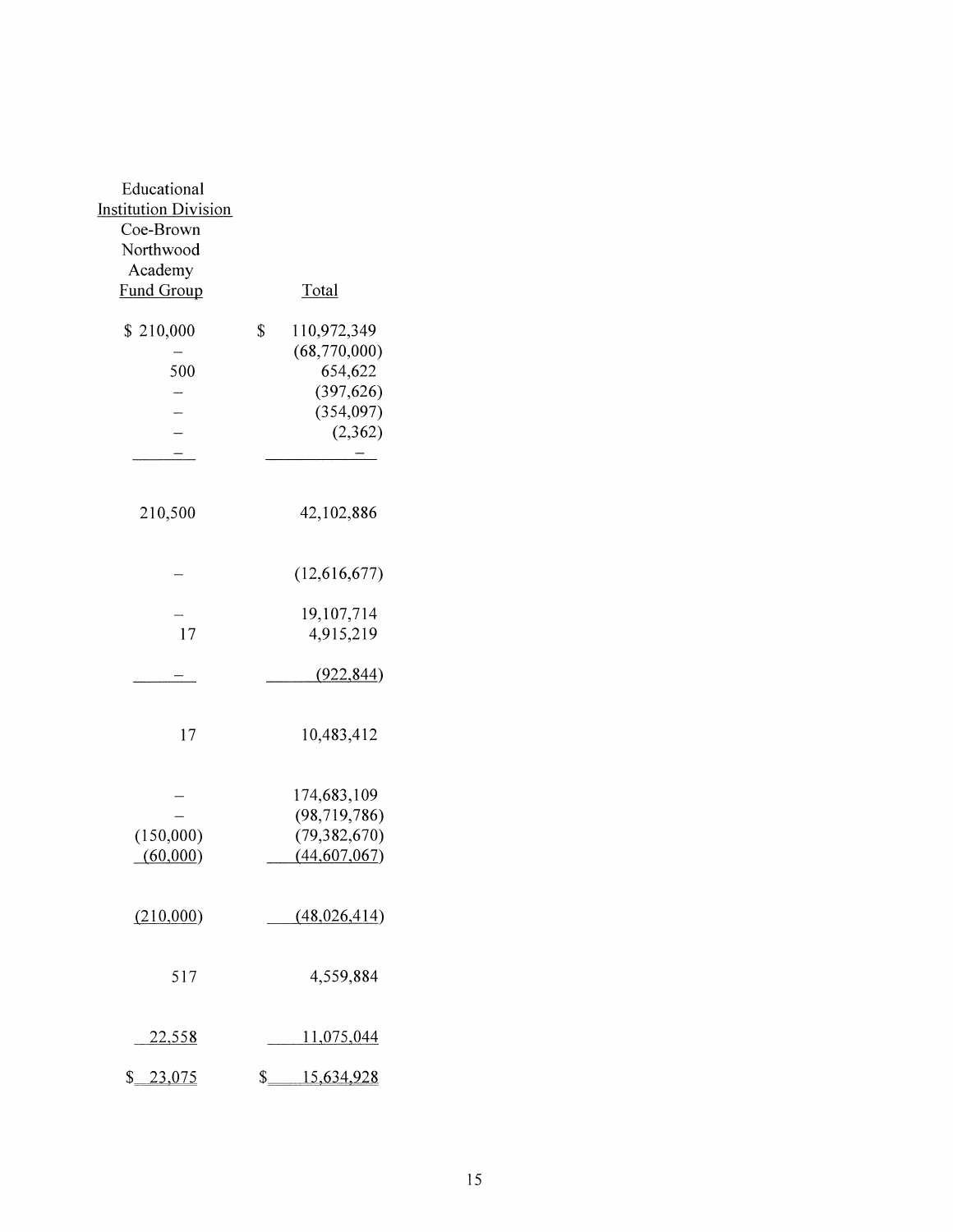## STATEMENTS OF CASH FLOWS (CONTINUED)

## For the Year Ended June 30, 2012

|                                           |                       |               | <b>Municipal Division</b> |                   |
|-------------------------------------------|-----------------------|---------------|---------------------------|-------------------|
|                                           |                       |               | Qualified                 |                   |
|                                           | General               | State         | School                    | Non-State         |
|                                           | Operating             | Guaranteed    | Construction              | Guaranteed        |
|                                           | Fund Group            | Fund Group    | Fund Group                | <b>Fund Group</b> |
| Balance sheet classification:             |                       |               |                           |                   |
| Cash                                      | $\mathbf S$<br>44,679 | $\mathbb{S}$  | \$                        | \$                |
| Cash equivalents - investments held       |                       |               |                           |                   |
| by trustee                                | 3,923,197             | 339,968       |                           | 7,203,080         |
| Cash equivalents - reserve fund           |                       |               |                           |                   |
| investments held by trustee               |                       | 17,105        |                           | 4,083,824         |
|                                           | \$3,967,876           | \$357,073     | $\mathbb{S}$              | \$11,286,904      |
| Reconciliation of operating income (loss) |                       |               |                           |                   |
| to net cash provided (used) by operating  |                       |               |                           |                   |
| activities:                               |                       |               |                           |                   |
| Operating income (loss)                   | \$4,433,757           | \$(4,748,056) | (69,990)<br>\$            | 3,174,936<br>\$   |
| Adjustments to reconcile operating        |                       |               |                           |                   |
| income (loss) to net cash provided        |                       |               |                           |                   |
| (used) by operating activities:           |                       |               |                           |                   |
| Interest income from                      |                       |               |                           |                   |
| investments                               | (22, 732)             | (201, 035)    |                           | (4,420,583)       |
| Net (increase) decrease in the            |                       |               |                           |                   |
| fair value of investments                 | (12,269)              | 247,860       |                           | (2,343,841)       |
| Amortization of rebates to                |                       |               |                           |                   |
| governmental units                        |                       | 72,499        |                           | 413,043           |
| Interest expense on bonds<br>payable      |                       | 570,442       | 2,396,322                 | 40,951,857        |
| Change in assets and liabilities:         |                       |               |                           |                   |
| Loans receivable from                     |                       |               |                           |                   |
| governmental units                        |                       | 3,440,322     | 2,952,349                 | (5,258,000)       |
| Accrued interest receivable               |                       |               |                           |                   |
| from governmental units                   |                       | 86,527        | 47,298                    | 210,862           |
| Other assets                              | (3,312)               |               |                           | 950               |
| Accounts payable and accrued              |                       |               |                           |                   |
| liabilities                               | 512                   |               |                           | (27, 332)         |
| Net cash provided (used) by operating     |                       |               |                           |                   |
| activities                                | \$4,395,956           | $$-(531,441)$ | \$5,325,979               | \$32,701,892      |

See accompanying notes to the financial statements.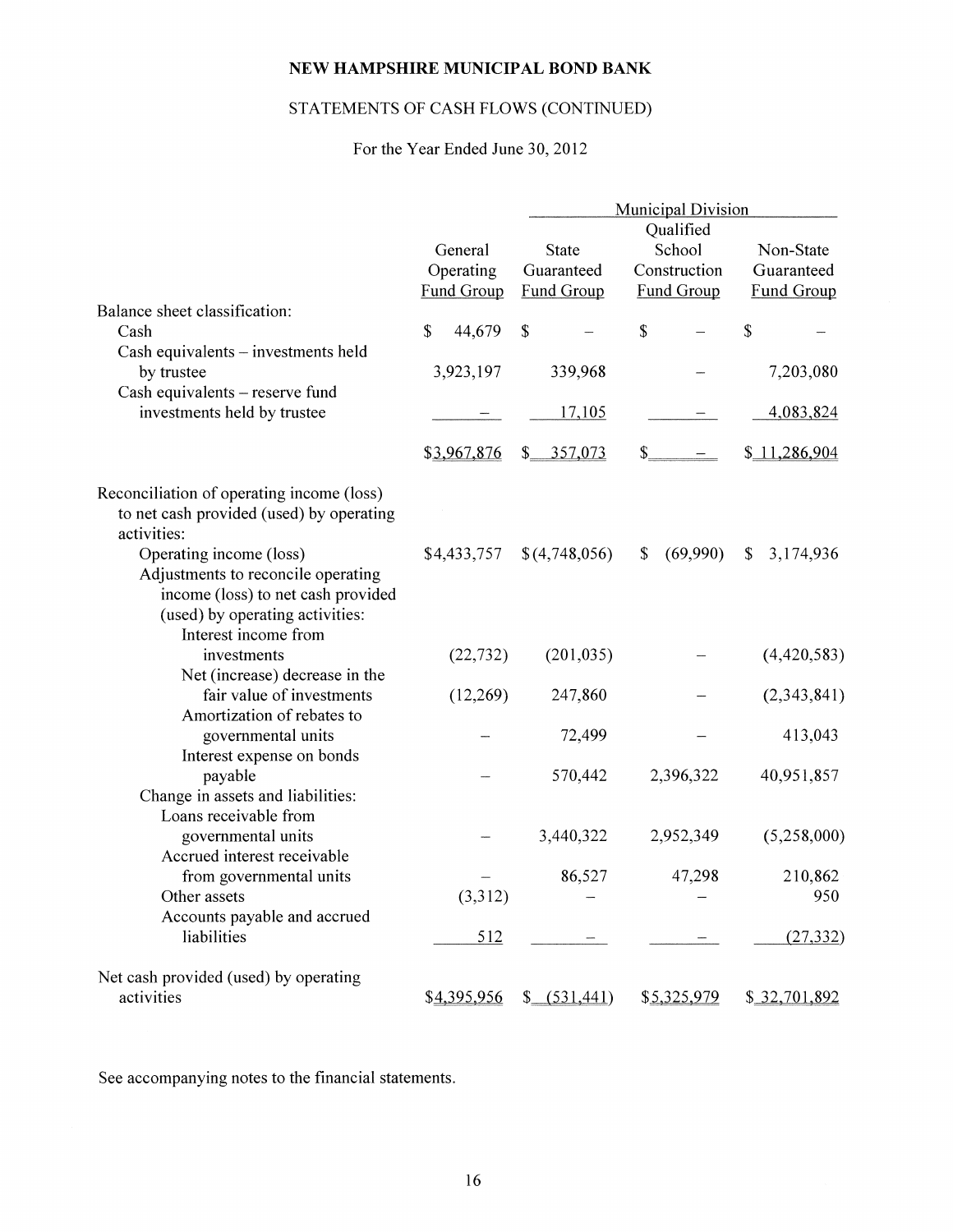| Educational          |                      |
|----------------------|----------------------|
| Institution Division |                      |
| Coe-Brown            |                      |
| Northwood            |                      |
| Academy              |                      |
| <b>Fund Group</b>    | Total                |
| \$23,075             | \$<br>67,754         |
|                      | 11,466,245           |
|                      | 4,100,929            |
| 23.U                 | \$ <u>15,634,928</u> |

|  | $\boldsymbol{\mathsf{S}}$ |  |  | \$2,790,647 |
|--|---------------------------|--|--|-------------|
|--|---------------------------|--|--|-------------|

| (17)       | (4, 644, 367)      |
|------------|--------------------|
|            | (2,108,250)        |
|            | 485,542            |
| 58,894     | 43,977,515         |
| 150,000    | 1,284,671          |
| 1,106      | 345,793<br>(2,362) |
| <u>517</u> | (26, 303)          |
| \$210,500  | \$42,102,886       |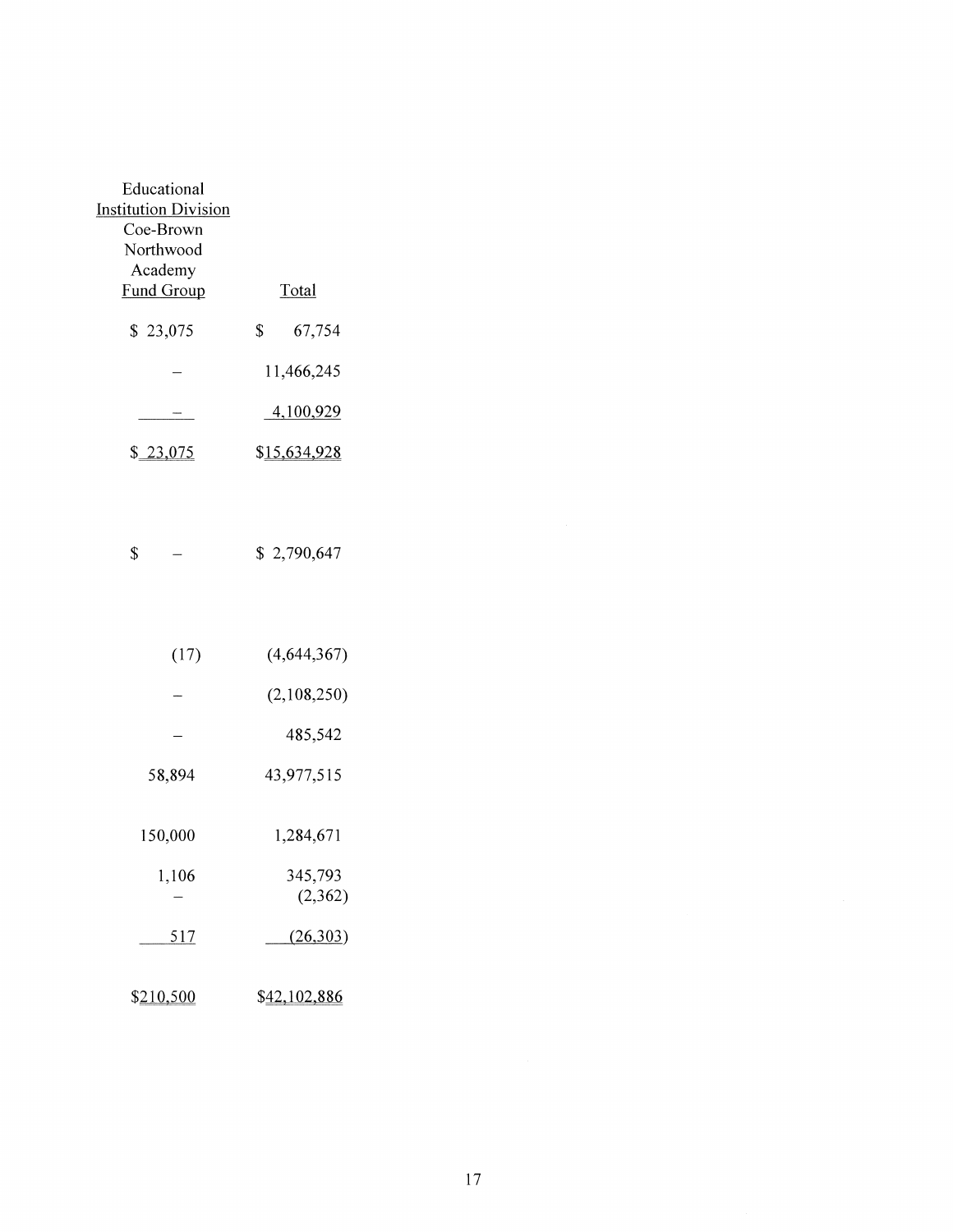#### NOTES TO FINANCIAL STATEMENTS

June 30, 2012

#### 1. Organization

The New Hampshire Municipal Bond Bank (Bond Bank) was created in 1977 by Chapter 35-A (Act) of the State of New Hampshire (State) Revised Statutes Annotated. The Bond Bank is an instrumentality of the State, but is not a State agency and has no taxing authority. The Bond Bank has separate corporate and sovereign capacity and its board of directors is composed of the State Treasurer (who serves as director ex officio) and four directors appointed by the Governor and Executive Council. The Bond Bank has no oversight authority over any other entity.

Under the Act, the Bond Bank is empowered to issue its bonds to make funds available to governmental units having the power to levy taxes (county, city, town, school district, village district or other body corporate and politic), through the purchase by the Bond Bank of their municipal bonds. The governmental units enter into Joan agreements with the Bond Bank pursuant to which they issue municipal bonds. Accordingly, the Bond Bank enables governmental units to issue debt at a lower cost of borrowing and on more favorable terms than would be possible by financing on their own. As discussed below, the Act was amended in 1982 to establish the Educational Institutions Division.

To achieve its purpose, the Bond Bank operates the following divisions and programs:

#### *General*

General Operating Fund Group consists of the operating revenues and expenses incurred by the Bond Bank in administering the resolutions under which it is operating. The resolutions have been grouped into two categories, the Municipal Division and the Educational Institution Division. The General Operating Fund Group was created in July 2011 through transfers from the State Guaranteed Fund Group and the Qualified School Construction Fund Group. No State appropriations are made to the Bond Bank. Fees and charges are received by the Bond Bank for the use of its services or facilities. These fees and charges, along with income from investments, provide for the annual operating costs of the Bond Bank. Prior to the formation of the General Operating Fund Group, the Bond Bank's operating revenues and expenses were included in the revenues and expenses of the State Guaranteed Fund Group, Non-State Guaranteed Fund Group and Coe-Brown Northwood Academy Fund Group.

#### *Municipal Division*

State Guaranteed bonds issued are not a debt of the State of New Hampshire, and the State is not liable on such bonds. However, the municipal bonds issued through the Bond Bank are guaranteed as to payment of principal and interest by a pledge of the full faith and credit of the State of New Hampshire. The Bond Bank has issued bonds for its State Guaranteed program pursuant to a General Resolution adopted on July 19, 1979, as amended from time to time (the "1979 Resolution").

Qualified School Construction bonds issued are not a debt of the State of New Hampshire, and the State is not liable on such bonds. However, the municipal bonds issued through the Bond Bank are guaranteed as to 75 percent of principal and interest by a pledge of the full faith and credit of the State of New Hampshire. The Bond Bank has issued bonds for its Qualified School Construction program pursuant to a General Resolution adopted on June 2, 2010 (the QSCB Resolution).

Non-State Guaranteed bonds issued are not a debt of the State of New Hampshire, and the State is not liable on such bonds.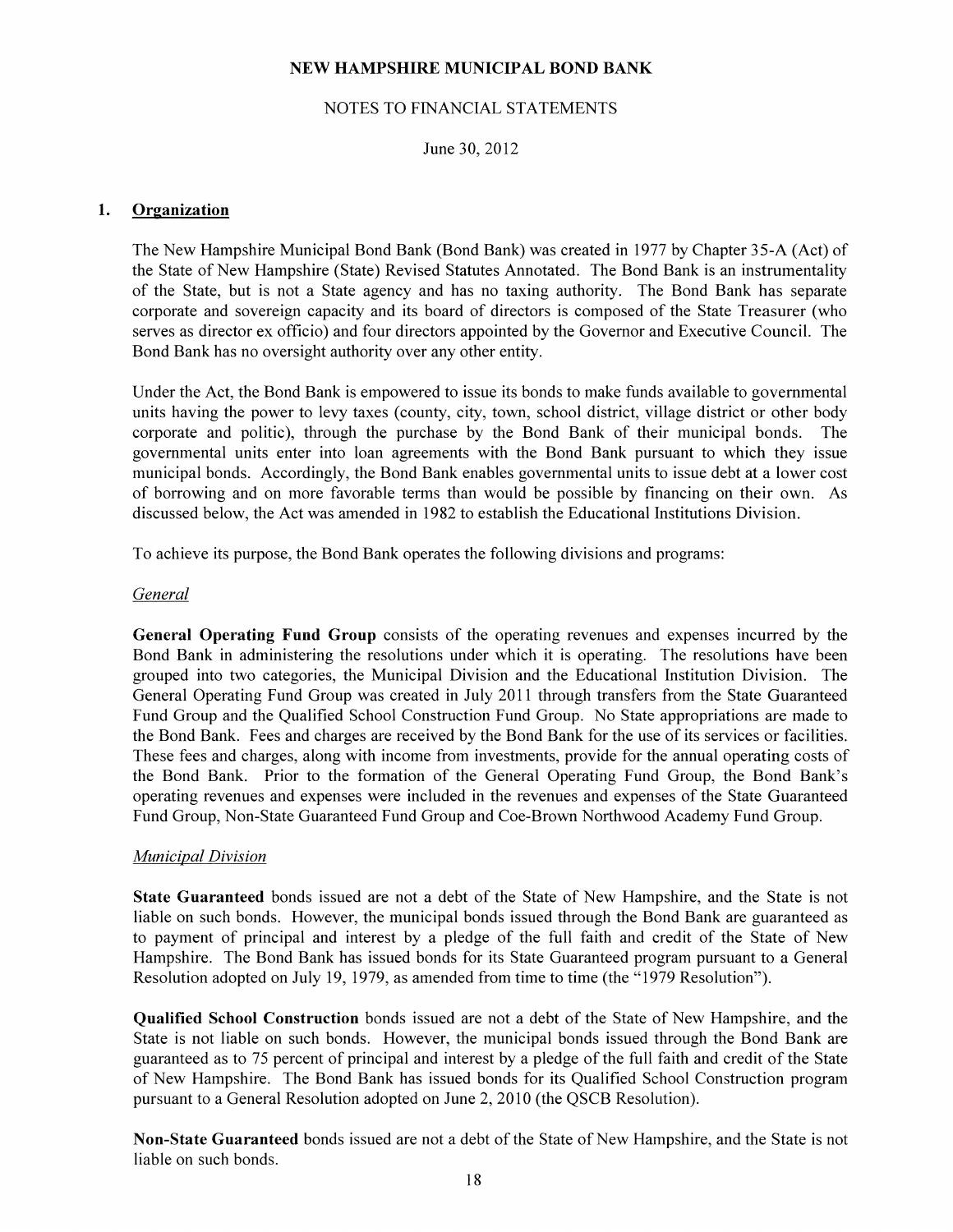#### NOTES TO FINANCIAL STATEMENTS

#### June 30, 2012

#### **1. Organization (Continued)**

Since its inception, the Bond Bank has issued bonds for its Non-State Guaranteed program pursuant to a General Resolution adopted on December 1, 1978, as amended from time to time (the 1978 Resolution). On July 14, 2005, the Bond Bank adopted a new General Resolution (the 2005 Resolution). While substantially similar to the 1978 Resolution, the 2005 Resolution contains a number of improvements, including a flexible reserve fund sizing requirement, some changes in permitted investments, the ability to meet its reserve fund requirement with surety bond policies and other credit facilities, and a streamlined approach to calling bonds for early redemption. The adoption of the 2005 Resolution has not resulted in any substantive change to the Bond Bank's overall program. Total assets and liabilities of the 2005 Resolution, which are reported under the Non-State Guaranteed Fund Group, were approximately \$242,220,000 at June 30, 2012, consisting primarily of loans to governmental units and bonds payable.

Bonds issued under the 2005 Resolution are separately secured from all other bonds of the Bond Bank, including those issued under the 1978 Resolution. Bonds issued under the 2005 Resolution (through 2008) have met the reserve fund requirements through the purchase of surety bond policies. Providers of these policies have been downgraded since their purchase, and in the case of one provider the ratings have been withdrawn. The table below summarizes the surety policies purchased by the Bond Bank:

| <b>Surety Provider</b>                                       | <b>Amount of</b><br><b>Surety Policies</b> | Ratings as of June 30, 2012 |                         |                        |  |  |
|--------------------------------------------------------------|--------------------------------------------|-----------------------------|-------------------------|------------------------|--|--|
|                                                              |                                            | Moody's                     | S&P                     | Fitch                  |  |  |
| <b>Assured Guaranty Municipal</b><br>National Public Finance | \$3,420,269                                | Aa3                         | $AA-$                   | Withdrawn              |  |  |
| <b>Guaranty Corporation</b><br>$FGIC^*$                      | 8,247,430<br>6,782,925                     | Baa2<br>Withdrawn           | <b>BBB</b><br>Withdrawn | Withdrawn<br>Withdrawn |  |  |

\* Policies carried by FGIC are reinsured by National Public Finance Guaranty Corporation

#### *Educational Institution Division*

**Coe-Brown Northwood Academy Fund Group:** Effective February 19, 1982 (and as modified July 11, 1998), the State Legislature enacted the *New Hampshire Municipal Bond Bank Educational Institutions Bond Financing Act,* to assist certain elementary, secondary education institutions, or any other institution which provides a program of education within the state which is preparatory of secondary, postsecondary, or higher education, to finance the construction and improvement of their facilities.

#### **2. Significant Accounting Policies**

#### *Proprietary Fund Accounting*

The Bond Bank is accounted for as an Enterprise Fund. An Enterprise Fund is used to account for an operation where periodic determination, on an accrual basis, of revenues earned, expenses incurred and net income is appropriate. Accordingly, the Bond Bank recognizes revenues in the period earned and expenses in the period incurred (i.e. the accrual basis of accounting).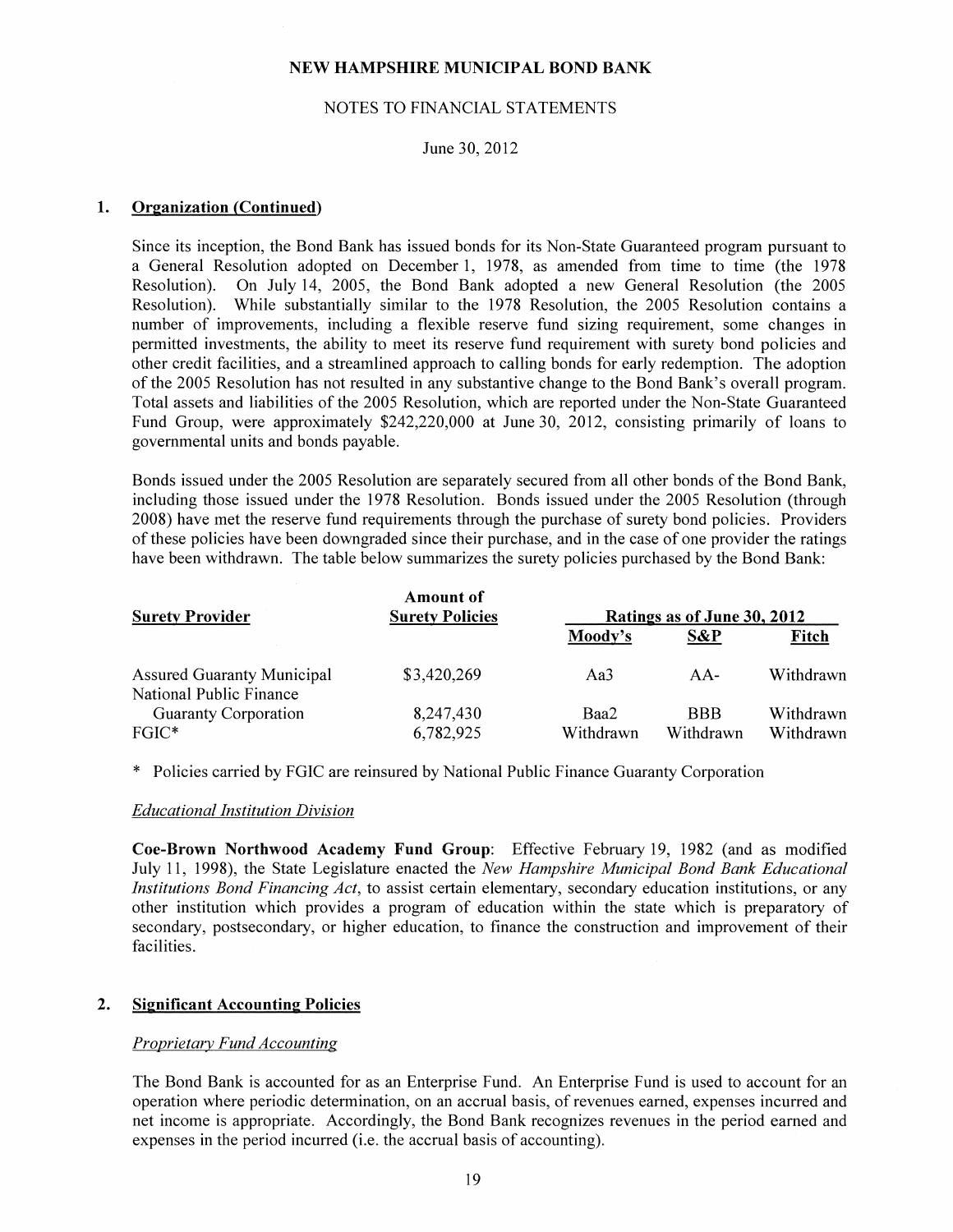#### NOTES TO FINANCIAL STATEMENTS

June 30,2012

#### **2. Significant Accounting Policies (Continued)**

The Bond Bank complies with Governmental Accounting Standards Board (GASB) Statement No. 20, *Accounting and Financial Reporting for Proprietary Funds and other Governmental Entities that Use Proprietary Fund Accounting.* Under the provisions of this statement, the Bond Bank applies all applicable GASB pronouncements as well as Financial Accounting Standards Board (FASB) Statements, Accounting Principles Board Opinions, and Accounting Research Bulletins issued on or before November 30, 1989, unless those pronouncements conflict with or contradict GASB pronouncements. As permitted by GASB Statement No. 20, the Bond Bank has elected not to comply with the FASB Statements and Interpretations issued after November 30, 1989.

The financial statements are prepared in accordance with GASB Statements No. 34, *Basic Financial Statements- and Management's Discussion and Analysis -for State and Local Governments,* No. 37, *Basic Financial Statements* - *and Management's Discussion and Analysis* - *for State and Local Governments: Omnibus- an amendment ofGASB Statement No. 21* and *No. 34,* and *No. 38, Certain Financial Statement Note Disclosures* (the Statements).

#### *Federal Income Taxes*

It is the opinion of management that the Bond Bank is exempt from federal income taxes under Internal Revenue Code (IRC) Section 115, and that the Bond Bank has maintained its tax-exempt status and has no uncertain tax positions that require adjustment or disclosure in these financial statements. However, the Bond Bank is subject to the arbitrage rebate requirements of Section 148 of the IRC. Section 148 requires that any arbitrage profit earned on the proceeds of tax-exempt bonds issued after 1985 must be rebated to the federal government at least once every five years, with the balance rebated no later than 60 days after the retirement of the bonds.

Arbitrage rebate expense, which is presented as a reduction in the amount of interest income from investments, for the year ended June 30, 2012 was approximately \$237,000 in total for the State Guaranteed and Non-State Guaranteed Fund Groups.

#### *Cash and Cash Equivalents*

The Bond Bank considers all checking and savings deposits and highly liquid investments with original maturities of three months or less to be cash equivalents.

#### *Investments*

Investments are carried at fair value. Changes in fair value are recorded as net increase or decrease in the fair value of investments on the statements of revenues, expenses and changes in net assets. Interest earnings on principal-only strips within the State Guaranteed and Non-State Guaranteed Fund Groups have been recorded as interest income from investments. Reserve fund investments that are not expected to be utilized to fund bond principal and interest payments until after June 30, 2012 have been classified as long-term.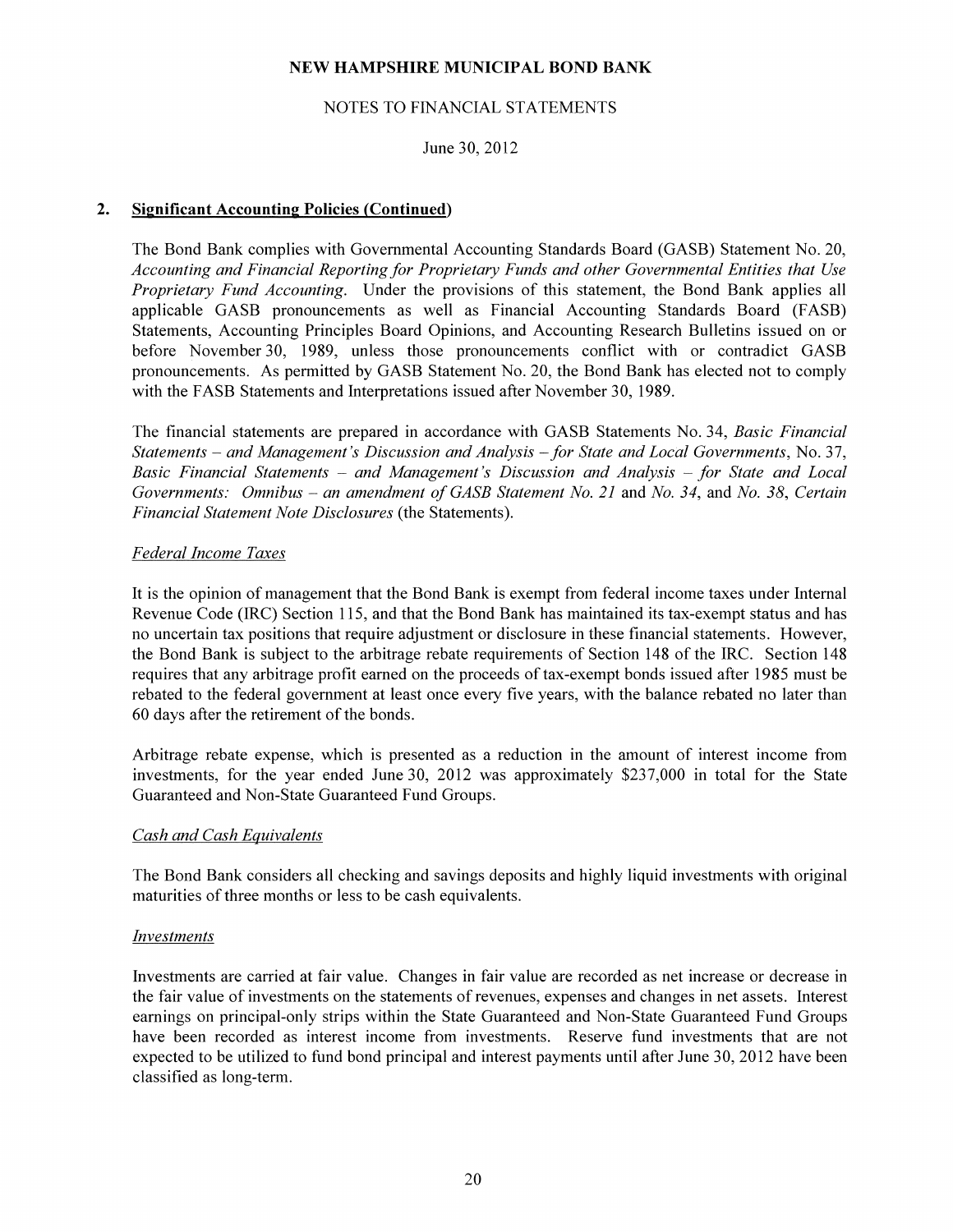#### NOTES TO FINANCIAL STATEMENTS

June 30, 2012

#### **2. Significant Accounting Policies (Continued)**

#### *Bond Discounts, Premiums and Issuance Costs*

Costs associated with issuing debt, which are generally paid by means of fees collected from governmental units, are expensed in the year incurred. Bond issuance costs and original issue discounts or premiums associated with the Series 2003, 2004, 2005, 2007, 2009, 2010 and 2012 refunding bond issues were not offset by fees collected from governmental units, thus they were deferred and are being amortized to interest expense over the life of the refunding bond issues using the straight-line method. For each refunding, bond discounts (premiums) are presented as a reduction of (increase to) the face amount of bonds payable (note 4), whereas issuance costs are recorded as deferred charges included in unamortized rebates to governmental units and bond issuance costs.

#### Advanced Refundings

All advanced refundings completed subsequent to July **1,** 1993 within the Bond Bank's municipal division are accounted for in accordance with the provisions of GASB Statement No. 23, *Accounting and Financial Reporting for Refundings of Debt Reported by Proprietary Activities.* Under GASB Statement No. 23, the difference between the reacquisition price and the net carrying amount of the old debt is deferred and amortized as a component of interest expense over the remaining life of the old debt, or the life of the new debt, whichever is shorter, using the straight-line method. The unamortized portion of the deferred amount is reported as a reduction of the face amount of the bonds payable (note 4). Amortization for the year ended June 30, 2012 was approximately \$267,000 and \$2,548,000 for the State Guaranteed and Non-State Guaranteed Fund Groups, respectively.

The gains, losses and economic benefits of advance refundings completed within the Educational Institution Division inure to the respective institution and not the Bond Bank. The Board of Directors determines what percentage, if any, of the gains, losses and economic benefits of advanced refunding within the Municipal Divisions gets passed on to the respective governmental units. The refunding benefits rebated to governmental units are deferred and amortized over the life of the refunded bonds (which is equivalent to the life of the loans receivable) using a method which approximates the effective interest method.

#### *Management Estimates*

The preparation of financial statements in conformity with accounting principles generally accepted in the United States of America requires the Bond Bank to make estimates and assumptions that affect the amount of assets and liabilities and disclosure of contingent assets and liabilities at the date of the financial statements and the reported amounts of revenues and expenses during the reporting period. Actual results could differ from those estimates.

#### *Total Columns*

The "total" columns contain the totals of the similar accounts of the various funds. Since the assets of the funds are restricted, the combination of the accounts, including assets therein, is for convenience only and does not indicate that the combined assets are available in any manner other than that provided for in the separate funds.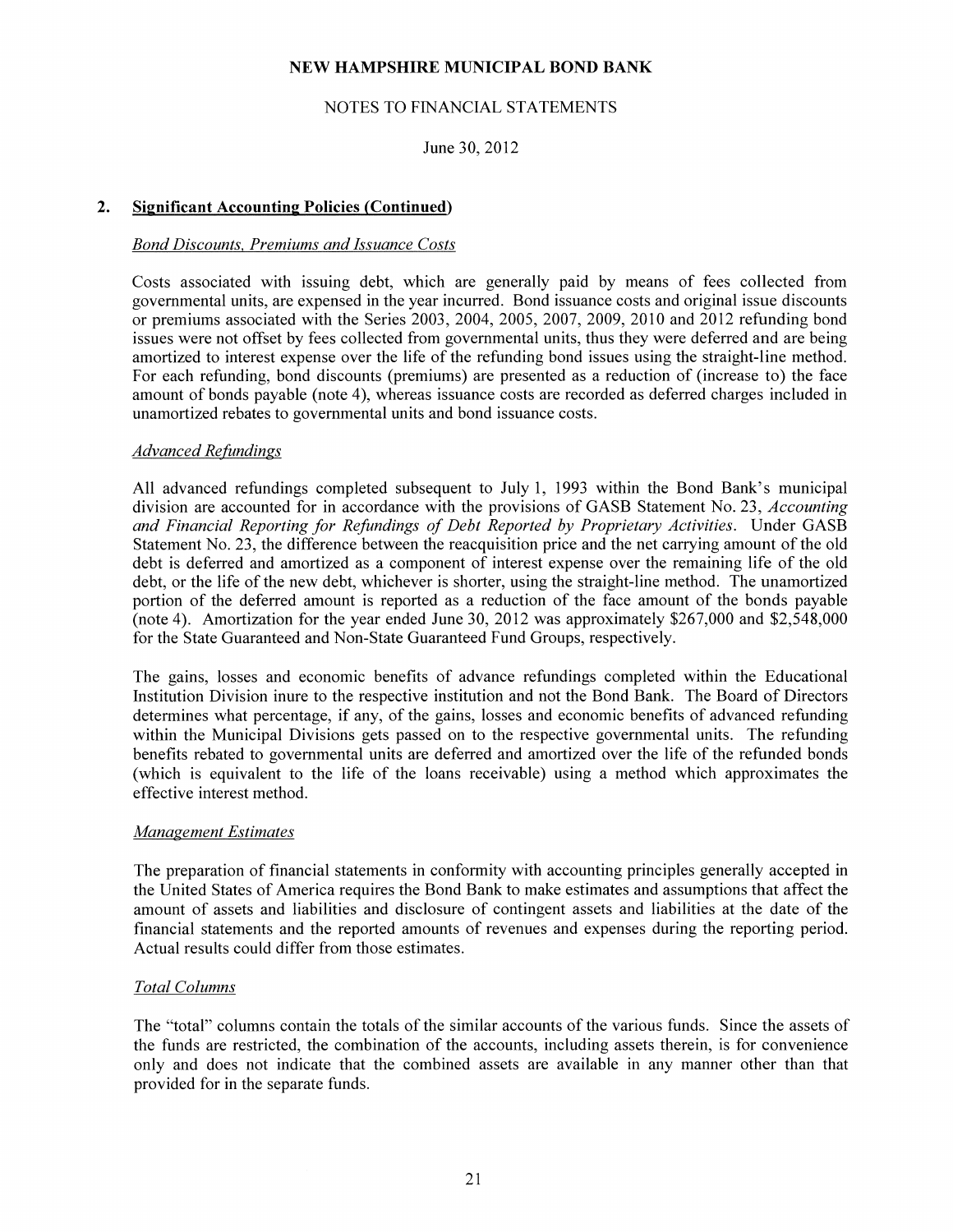#### NOTES TO FINANCIAL STATEMENTS

June 30, 2012

#### **2. Significant Accounting Policies (Continued)**

#### *New Accounting Pronouncements*

In March 2012, the Government Accounting Standards Board (GASB) issued two new statements: GASB Statement No. 65, *Items Previously Reported as Assets and Liabilities,* and GASB Statement No. 66, *Technical Corrections - 2012 - An Amendment of GASB Statements No. 10 and No. 62.* Both new pronouncements are scheduled to take effect for fiscal periods beginning after December 31, 2012, with earlier application encouraged.

GASB Statement No. 65 will result in three changes in financial reporting. First, it identifies specific items that should be classified as deferred inflows or outflows of resources. Second, it clarifies the effect of deferred inflows and outflows of resources on the determination of major funds. Finally, it limits the use of the term *deferred* in governmental financial statements. The purpose of GASB Statement No. 66 is to eliminate certain inconsistencies that have arisen in the GASB's authoritative standards as the result of the board's recent standard-setting activity. The Bond Bank is currently evaluating the impact these accounting pronouncements will have on its financial statements.

In June 2011 GASB issued Statement No. 63 *Financial Reporting of Deferred Outflows of Resources, Deferred Inflows of Resources, and Net Position.* This Statement provides financial reporting guidance for deferred outflows of resources and deferred inflows of resources. This Statement amends the net asset reporting requirements by incorporating deferred outflows of resources and deferred inflows of resources into the definitions of the required components of the residual measure and by renaming that measure as net position, rather than net assets. The provisions of this Statement are effective for financial statements for years beginning after December 15, 2011. The Bond Bank is currently evaluating the impact, if any, this guidance will have on its financial statements.

#### **3. Cash, Cash Equivalents and Investments**

Cash includes funds held in interest bearing demand deposit and savings accounts, which are fully insured by the Federal Deposit Insurance Corporation, and amounts on deposit with the New Hampshire Public Deposit Investment Pool (established pursuant to Sections 383:22-24 of the New Hampshire Revised Statutes Annotated) of \$23,075 as of June 30, 2012.

Investments held by trustee and Reserve Fund investments held by trustee consist primarily of U.S. Treasury obligations, U.S. Government-sponsored enterprises, New Hampshire government obligations, and shares of money market funds which invest in U.S. Government and Government Agency obligations. All investments are held by a trustee in the Bond Bank's name. In addition to the above, the Bond Bank's internal investment policies allow operating investments to include fixedincome mutual funds which hold diversified portfolios in investment-grade debt securities.

The Act and each of the Municipal Division's general bond resolutions under the State Guaranteed Fund Group and the Non-State Guaranteed Fund Group require the establishment of a debt service reserve fund. These resolutions are secured separately from all other general bond resolutions of the Bond Bank. Amounts on deposit in the debt service reserve fund of each of these resolutions are held by the trustee under each of such general bond resolutions. Investment earnings on amounts held in each respective debt service reserve fund are restricted to the payment of debt service on bonds of the Bond Bank issued pursuant to each respective general bond resolution for the purpose of funding each respective debt service reserve fund. Each of these resolutions pledges its debt service reserve fund to the payment of debt service in the event of a governmental unit payment default.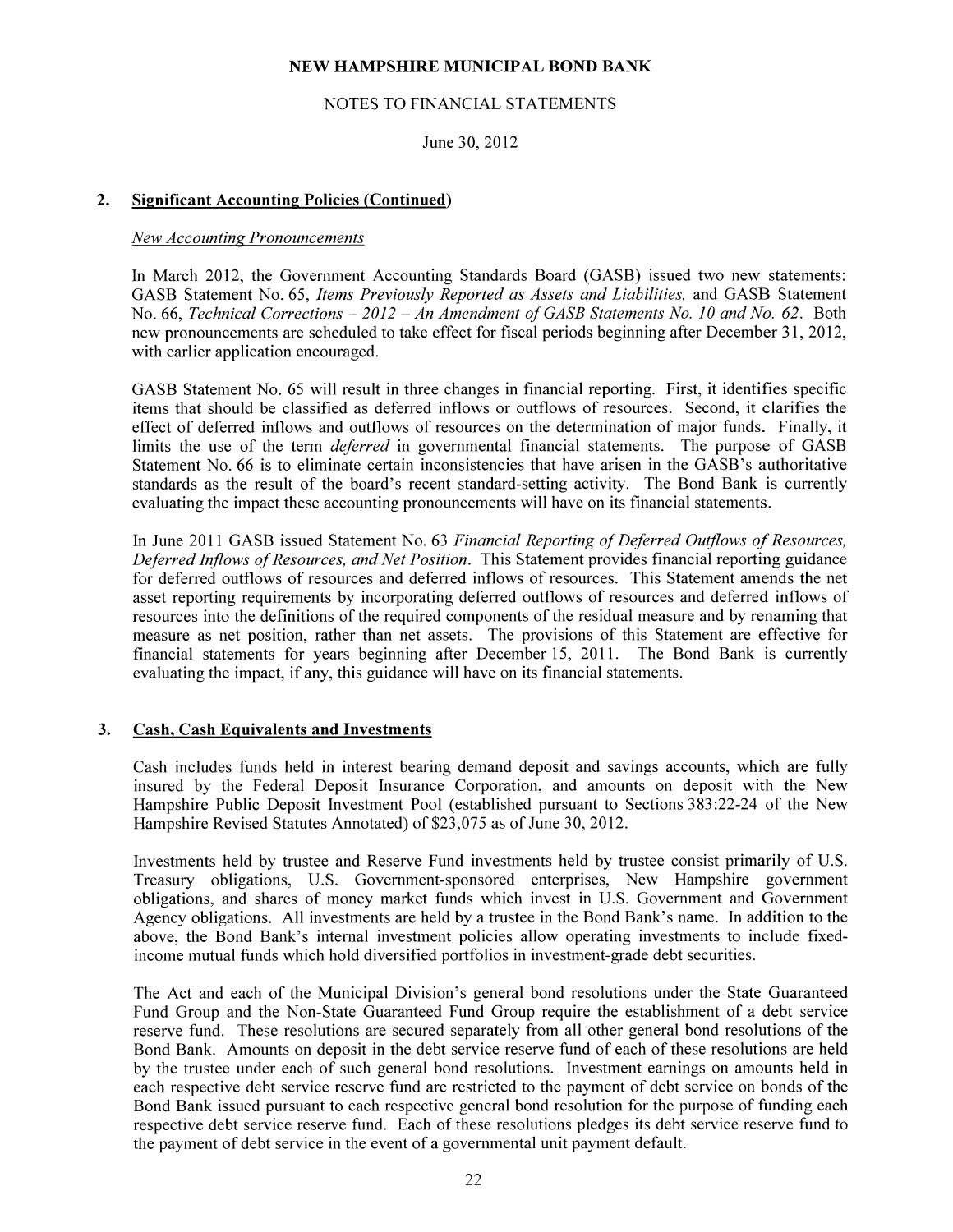### NOTES TO FINANCIAL STATEMENTS

June 30, 2012

#### 3. Cash, Cash Equivalents and Investments (Continued)

The 1978 and 1979 Resolutions require their respective debt service funds be sized to meet the maximum amount of maturing municipal bond debt service in any calendar year. The 2005 Resolution requires that for each issue of bonds, the reserve fund requirement shall equal the lesser of (i) 10% of the aggregate original net proceeds of such Series of Bonds, (ii) 125% of the average annual aggregate Debt Service on such Bonds, or (iii) the maximum aggregate amount of Debt Service due on such Bonds in any succeeding bond year. This requirement is subject to change by an amendment to the 2005 Resolution under certain circumstances, but only once 100 loans have been made by the Bank under the 2005 Resolution. At June 30, 2012, the Bank had made 78 loans under the 2005 Resolution.

As permitted by the bond resolution, any funds not required for loans to government units or deposit to reserve funds, may be held by the Bond Bank as unrestricted investments. These amounts are classified as investments within the General Operating Fund Group.

Reserve Fund investments and investments held by trustee must be invested in any of the following obligations; (a) direct obligations of the United States of America or direct obligations of the State or obligations for which the faith and credit of the United States of America or the State is pledged to provide for the payment of the principal and interest, (b) any bond, debenture, note, participation or other similar obligation issued by the Federal National Mortgage Association, and (c) any other obligation of the United States of America or any Federal agencies which may then be purchased with funds belonging to the State or held in the State Treasury.

Investments of the Bond Bank consist of short-term money market funds that are 100% collateralized by government securities and investments in U.S. Treasury and U.S. Government sponsored enterprise securities. At June 30, 2012, investments are categorized as follows:

|                                                                                         | Fair Value     |
|-----------------------------------------------------------------------------------------|----------------|
| <b>General Operating Fund Group</b><br>Investments held by trustee:<br>Cash equivalents | \$ 3.923,197   |
| Operating investments:<br>Fixed income – mutual funds                                   | \$<br>461,316  |
| <b>State Guaranteed Fund Group</b><br>Investments held by trustee:                      |                |
| Cash equivalents<br>Reserve fund investments held by trustee:                           | \$.<br>339,968 |
| Cash equivalents                                                                        | \$<br>17,105   |
| U.S. Treasury strips                                                                    | 900,242        |
| U.S. Government-sponsored enterprises strips <sup>(1)</sup>                             | 779,615        |
|                                                                                         | 1,696,962      |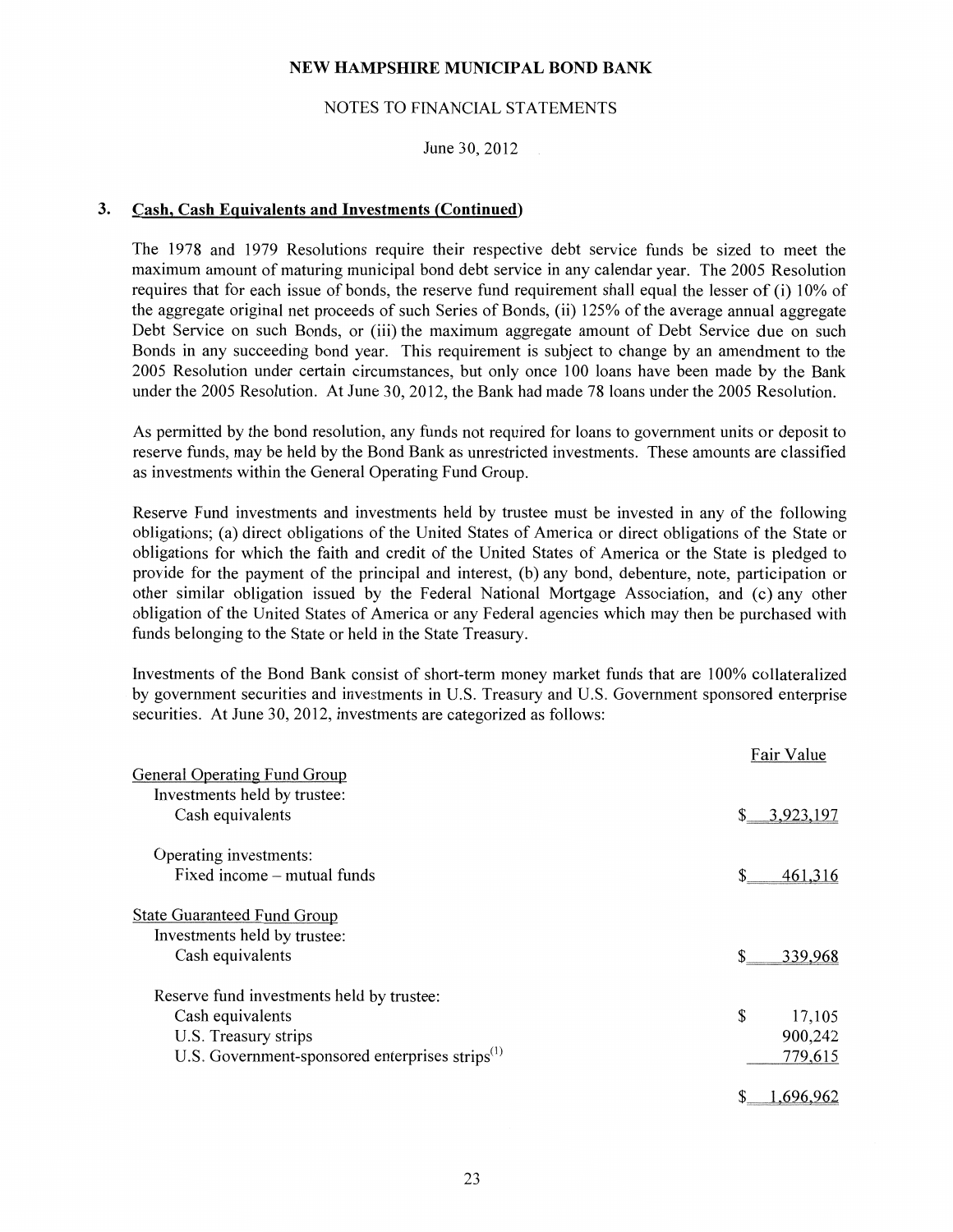#### NOTES TO FINANCIAL STATEMENTS

June 30, 2012

#### 3. Cash, Cash Equivalents and Investments (Continued)

|                                                             | Fair Value     |
|-------------------------------------------------------------|----------------|
| <b>Non-State Guaranteed Fund Group</b>                      |                |
| Investments held by trustee:                                |                |
| Cash equivalents                                            | $$-.7,203,080$ |
| Reserve fund investments held by trustee:                   |                |
| Cash equivalents                                            | 4,083,824      |
| U.S. Government obligations                                 | 56,088,318     |
| U.S. Treasury strips                                        | 24,252,472     |
| U.S. Government-sponsored enterprises <sup>(1)</sup>        | 10,659         |
| U.S. Government-sponsored enterprises strips <sup>(1)</sup> | 15,838,907     |
| N.H. G.O. capital improvement bonds                         | 8,014,268      |
|                                                             | \$108,288,448  |

 $(1)$  Includes FHLMC, FHLB, FFCB, FNMA and REFCORP.

As a means of limiting its exposure to fair value losses arising from rising interest rates, the Bond Bank's investment policy provides that investment maturities be closely matched with future bond principal and interest requirements, which are the primary use of invested assets. The Bond Bank's general practice has been to hold all debt securities to their maturity, at which point the funds are needed to make required bond principal and interest payments for the respective resolutions. The following table provides information on future maturities of the Bond Bank's investments as of June 30, 2012:

|                                                                   |              | Fair<br>Value | Less than<br>One to<br>One Year<br><b>Five Years</b> |             | Six to<br>Ten Years |                  | More than<br>Ten Years |              |               |  |
|-------------------------------------------------------------------|--------------|---------------|------------------------------------------------------|-------------|---------------------|------------------|------------------------|--------------|---------------|--|
| <b>General Operating Fund</b><br>Group                            |              |               |                                                      |             |                     |                  |                        |              |               |  |
| Fixed income – mutual<br>funds                                    | \$           | 461,316       | $\mathbb{S}$                                         | 461,316     | <sup>\$</sup>       |                  | \$                     |              | \$            |  |
| Fixed income -<br>corporate bonds                                 |              | 1,249,772     |                                                      | 1,249,772   |                     |                  |                        |              |               |  |
|                                                                   | \$_          | 1,711,088     |                                                      | \$1,711,088 |                     | $\frac{\ }{s}$ - |                        | $\mathbb{S}$ | <sup>\$</sup> |  |
| <b>State Guaranteed Fund</b><br>Group                             |              |               |                                                      |             |                     |                  |                        |              |               |  |
| U.S. Treasury strips<br>U.S. Government-<br>sponsored enterprises | $\mathbb{S}$ | 900,242       | $\mathcal{S}$                                        | 88,968      | $\mathbb{S}$        | 472,344          | $\mathbb{S}$           | 338,930      | $\mathcal{S}$ |  |
| strips                                                            |              | 779,615       |                                                      | 779,615     |                     |                  |                        |              |               |  |
|                                                                   | \$           | ,679,857      | $S_{-}$                                              | 868,583     | $\mathbb{S}^-$      | 472,344          |                        | 338,930      | \$            |  |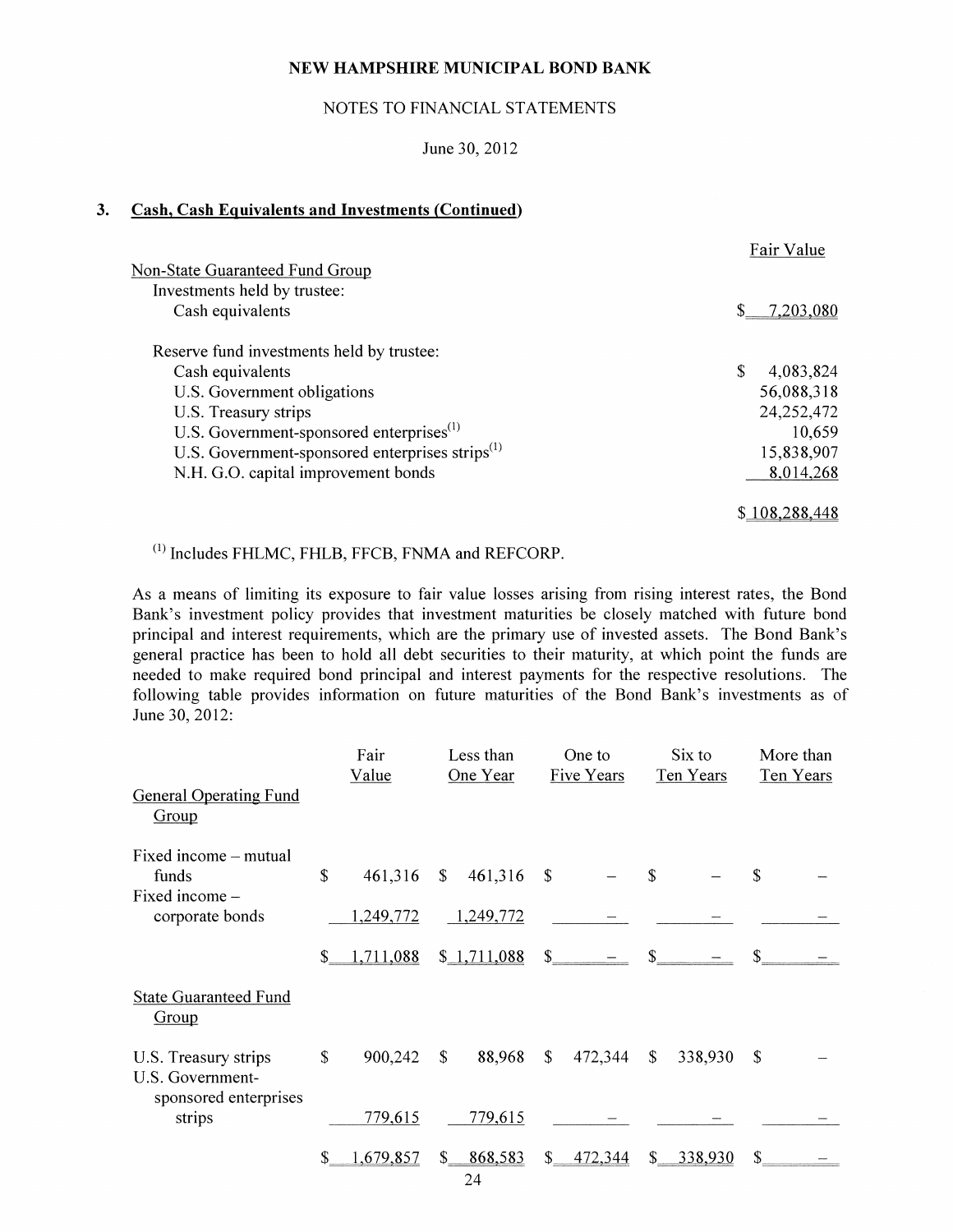#### NOTES TO FINANCIAL STATEMENTS

#### June 30, 2012

#### **3. Cash, Cash Equivalents and Investments (Continued)**

|                                           | Fair<br>Value    | Less than<br>One Year | One to<br>Five Years | Six to<br>Ten Years | More than<br>Ten Years |
|-------------------------------------------|------------------|-----------------------|----------------------|---------------------|------------------------|
| Non-State Guaranteed<br>Fund Group        |                  |                       |                      |                     |                        |
| U.S. Government                           |                  |                       |                      |                     |                        |
| obligations                               | \$<br>56,088,318 | \$4,886,621           | \$21,940,526         | \$1,107,556         | \$28,153,615           |
| U.S. Treasury strips                      | 24,252,472       | 1,969,061             | 11,968,919           | 10,314,492          |                        |
| U.S. Government-<br>sponsored enterprises | 10,659           |                       | 10,659               |                     |                        |
| U.S. Government-<br>sponsored enterprises |                  |                       |                      |                     |                        |
| strips                                    | 15,838,907       | 1,025,751             | 4,379,908            | 4,084,196           | 6,349,052              |
| N.H. G.O. capital                         |                  |                       |                      |                     |                        |
| improvement bonds                         | 8,014,268        |                       |                      | 1,318,699           | 6,695,569              |
|                                           | \$104,204,624    | \$7,881,433           | \$38,300,012         | \$16,824,943        | \$41,198,236           |

For an investment, custodial credit risk is the risk that, in the event of the failure of the counterparty, the Bond Bank will not be able to recover the value of its investments or collateral securities that are in the possession of an outside party. The Bond Bank's investments are held by People's United Bank, a state-charted and publicly traded commercial bank. Management of the Bond Bank is not aware of any issues with respect to custodial credit risk at People's United Bank at June 30, 2012.

Credit risk is the risk that an issuer or other counterparty to an investment will not fulfill its obligations to the Bond Bank. The Bond Bank's investment policy limits its investments to those with high credit quality such as U.S. Treasury Obligations and U.S. Government-sponsored enterprises. Fixed income mutual funds are deemed permissible holdings under the Bond Bank's investment guidelines provided such funds hold diversified portfolios of fixed income securities with average maturity dates not to exceed five years.

Obligations of the U.S. Government or obligations explicitly guaranteed by the U.S. Government are not considered to have credit risk.

At June 30, 2012, the Bond Bank's investments in the State of New Hampshire's general obligation capital improvement bonds within the Non-State Guaranteed Fund Group were rated AA.

The Bond Bank has invested some of its long-term funds in U.S. Treasury and U.S. Governmentsponsored enterprises principal-only strips in order to maximize yields coincident with cash needs for operations, debt service, and arbitrage. These securities are similar to zero coupon bonds which are purchased deeply discounted, with the Bond Bank receiving its only repayment stream at maturity; therefore, they are sensitive to interest rate changes. These securities are reported at fair value in the balance sheet. At June 30, 2012, the fair value of these investments is approximately \$1,680,000 and \$40,091,000 with the State Guaranteed and Non-State Guaranteed Fund Groups, respectively.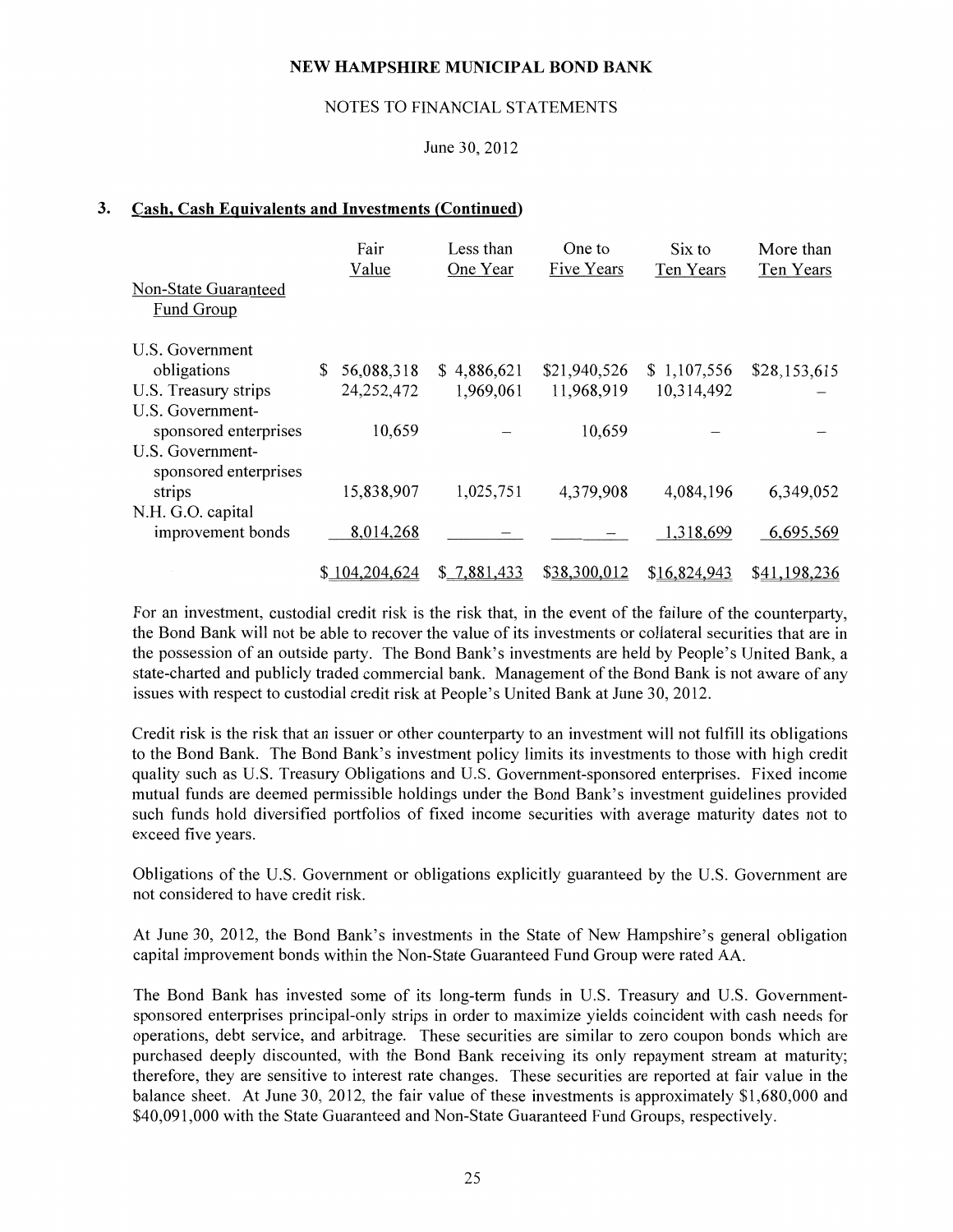#### NOTES TO FINANCIAL STATEMENTS

## June 30, 2012

#### 4. Bonds Payable

| 4,707,841<br>S. |
|-----------------|
| 43,860,000      |
| 925, 125, 478   |
|                 |
| 1,065,000       |
| \$974,758,319   |
|                 |

Following is a comprehensive summary of bonds payable, with original interest rates, by program at June 30, 2012:

#### Municipal Division - State Guaranteed

| Bonds payable consist of the following at June 30, 2011:      |               |
|---------------------------------------------------------------|---------------|
| Series 1994 D Bonds, maturing August 15, 1995 to August 15,   |               |
| 2014, with interest ranging from 4.25% to 7.15%               | 209,721<br>S. |
| Series 1994 E Bonds, maturing August 15, 2001 to August 15,   |               |
| 2014, with interest ranging from 5.25% to 6.25%               | 275,000       |
| Series 2003 G Refunding Bonds, maturing February 15, 2004     |               |
| to August 15, 2012, with interest ranging from $2\%$ to $4\%$ | 45,000        |
| Series 2009 B Refunding Bonds, maturing August 15, 2009 to    |               |
| August 15, 2017 with interest ranging from 2.25% to 4.00%     | 4,160,000     |
|                                                               |               |
|                                                               | 4,689,721     |
| Net unamortized original issue premium                        | 177,070       |
| Unamortized deferred loss on refundings                       | (158,950)     |
|                                                               |               |
| Bonds payable                                                 | 4,707,841     |
| Current portion                                               | 1,675,748     |
|                                                               |               |
| Noncurrent portion                                            | \$3,032,093   |

The above bonds payable will mature as follows, with interest payable semiannually:

| Fiscal year<br>Ending June 30, | Principal   | Interest  | Total       |
|--------------------------------|-------------|-----------|-------------|
| 2013                           | \$1,699,870 | \$338,067 | \$2,037,937 |
| 2014                           | 1,079,793   | 288,644   | 1,368,437   |
| 2015                           | 720,058     | 258,886   | 978,944     |
| 2016                           | 295,000     | 40,225    | 335,225     |
| 2017                           | 285,000     | 30,100    | 315,100     |
| 2018                           | 610,000     | 12,200    | 622,200     |
|                                | \$4,689,721 | \$968,122 | \$5,657,843 |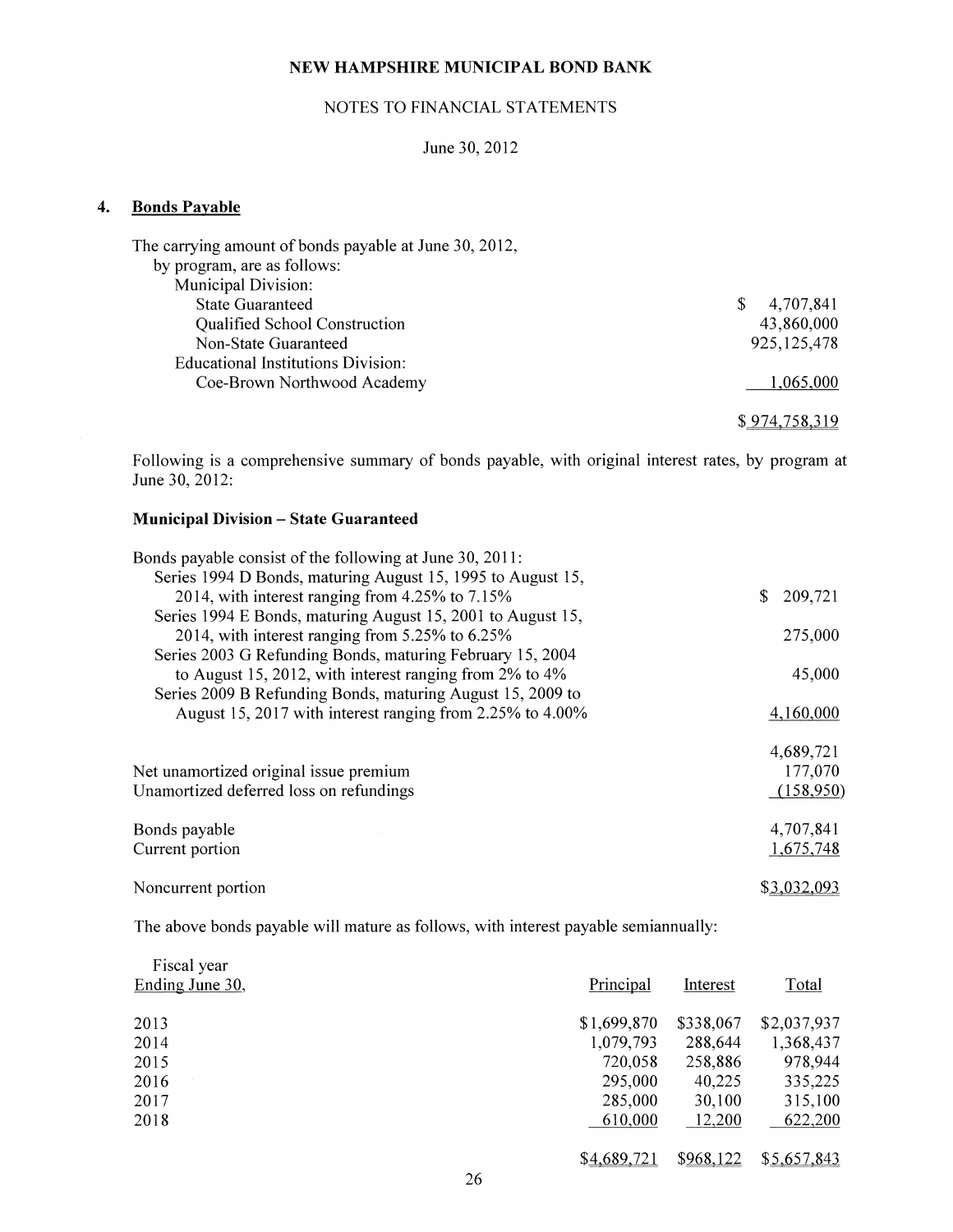### NOTES TO FINANCIAL STATEMENTS

### June 30, 2012

## **4. Bonds Payable (Continued)**

### **Municipal Division - Qualified School Construction Bond**

| Bonds payable consist of the following at June 30, 2012: |              |
|----------------------------------------------------------|--------------|
| Series 2010 C Bonds maturing September 15, 2011 to       |              |
| September 15, 2026 with interest at 5.39%                | \$43,860,000 |
|                                                          |              |
| Current portion                                          | 2,945,000    |
|                                                          |              |
| Noncurrent portion                                       | \$40,915,000 |

The above bonds payable will mature as follows, with interest payable semiannually:

| Fiscal year<br>Ending June 30, | Principal   | Interest    | Total       |
|--------------------------------|-------------|-------------|-------------|
| 2013                           | \$2,945,000 | \$2,284,686 | \$5,229,686 |
| 2014                           | 2,945,000   | 2,125,951   | 5,070,951   |
| 2015                           | 2,945,000   | 1,967,215   | 4,912,215   |
| 2016                           | 2,940,000   | 1,808,615   | 4,748,615   |
| 2017                           | 2,925,000   | 1,650,553   | 4,575,553   |
| $2018 - 2022$                  | 14,610,000  | 5,888,306   | 20,498,306  |
| $2023 - 2027$                  | 14,550,000  | 1,960,613   | 16,510,613  |
|                                |             |             |             |

\$<u>43,860,000</u> \$17,685,939 \$61,545,939

#### **Municipal Division- Non-State Guaranteed**

| Series 2002 B Bonds, maturing August 15, 2003 to August 15,             |                 |
|-------------------------------------------------------------------------|-----------------|
| 2012, with interest ranging from $3\%$ to 4.6%                          | \$<br>5,125,000 |
| Series 2002 C Bonds, maturing August 15, 2003 to August 15,             |                 |
| 2012, with interest ranging from 3% to 4.75%                            | 2,040,000       |
| Series 2002 D Refunding Bonds, maturing August 15, 2003 to August 15,   |                 |
| 2012, with interest ranging from 2% to 5%                               | 5,250,000       |
| Series 2002 E Bonds, maturing January 15, 2004 to January 15,           |                 |
| 2013, with interest ranging from 4.25% to 4.85%                         | 1,195,000       |
| Series 2003 C Bonds, maturing August 15, 2004 to August 15, 2013,       |                 |
| with interest ranging from $3\%$ to $6\%$                               | 13,820,000      |
| Series 2003 D Bonds, maturing August 15, 2004 to August 15, 2023,       |                 |
| with interest ranging from $2\%$ to 5%                                  | 8,400,000       |
| Series 2003 E Bonds, maturing August 15, 2004 to August 15, 2013,       |                 |
| with interest ranging from $3.5\%$ to $5\%$                             | 9,610,000       |
| Series 2003 F Bonds, maturing January 15, 2005 to January 15, 2014,     |                 |
| with interest ranging from 4% to 5%                                     | 10,925,000      |
| Series 2004 A Refunding Bonds, maturing August 15, 2005 to February 15, |                 |
| 2020, with interest ranging from 2% to 5%                               | 50,275,000      |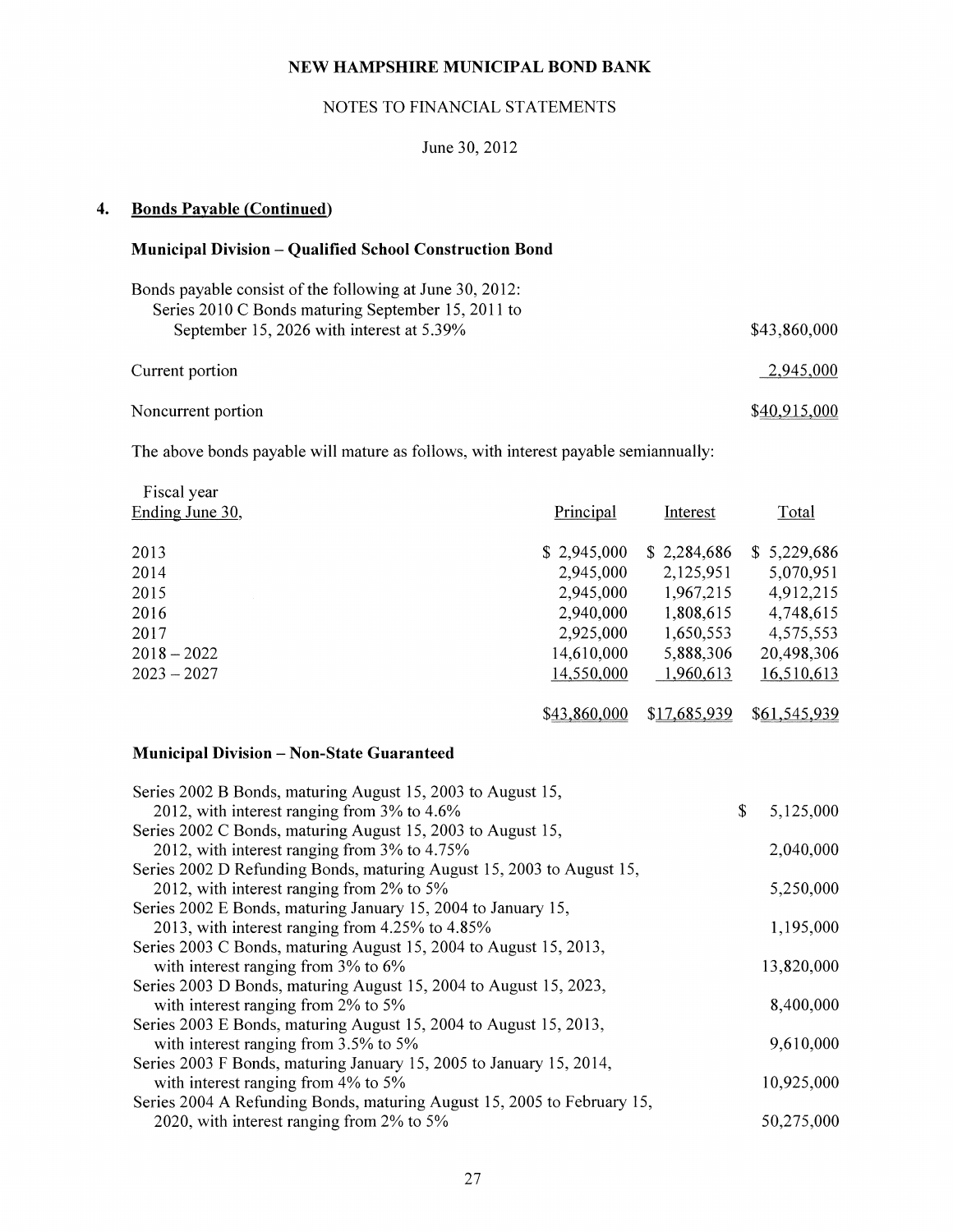## NOTES TO FINANCIAL STATEMENTS

## June 30, 2012

## **4. Bonds Payable (Continued)**

## **Municipal Division- Non-State Guaranteed (Continued)**

| Series 2004 B Bonds, maturing August 15, 2005 to August 15, 2014 with      |                  |
|----------------------------------------------------------------------------|------------------|
| interest ranging from 3% to 5%                                             | \$<br>13,800,000 |
| Series 2004 C Bonds, maturing January 15, 2006 to January 15, 2015 with    |                  |
| interest ranging from 3.75% to 5%                                          | 770,000          |
| Series 2005 A Refunding Bonds, maturing August 15, 2009 to August 15,      |                  |
| 2020 with interest ranging from 3% to 5%                                   | 31,530,000       |
| Series 2005 B Bonds, maturing August 15, 2006 to August 15, 2025 with      |                  |
| interest ranging from 4% to 5%                                             | 43,280,000       |
| Series 2005 C Bonds, maturing March 15, 2006 to March 15, 2028 with        |                  |
| interest ranging from 3% to 5%                                             | 17,825,000       |
| Series 2005 D Bonds, maturing July 15, 2006 to July 15, 2029 with          |                  |
| interest ranging from 3% to 5%                                             | 39,880,000       |
| Series 2006 A Bonds, maturing August 15, 2007 to August 15, 2026 with      |                  |
| interest ranging from 4% to 5%                                             | 40,675,000       |
| Series 2006 B Bonds, maturing January 15, 2008 to January 15, 2027 with    |                  |
| interest ranging from 4% to 5%                                             | 13,010,000       |
| Series 2007 A Refunding Bonds, maturing August 15, 2008 to February 15,    |                  |
| 2029 with interest ranging from 3.75% to 4.50%                             | 36,765,000       |
| Series 2007 B Bonds, maturing August 15, 2008 to August 15, 2036           |                  |
| with interest ranging from 4% to 5%                                        | 57,845,000       |
| Series 2007 C Bonds, maturing January 15, 2009 to January 15, 2037         |                  |
| with interest ranging from 4.25% to 5.25%                                  | 8,400,000        |
| Series 2008 A Bonds, maturing August 15, 2009 to August 15, 2037           |                  |
| with interest ranging from $4\%$ to 5.25%                                  | 35,520,000       |
| Series 2008 B Bonds, maturing January 15, 2010 to January 15, 2029         |                  |
| with interest ranging from 4.50% to 5.875%                                 | 8,890,000        |
| Series 2009 A Refunding Bonds, maturing August 15, 2009 to February 15,    |                  |
| 2026 with interest ranging from 2.50% to 4.25%                             | 7,305,000        |
| Series 2009 C Bonds, maturing August 15, 2010 to August 15, 2029 with      |                  |
| interest ranging from 3.00% to 5.00%                                       | 20,240,000       |
| Series 2009 D Bonds, maturing July 15, 2010 to July 15, 2039 with interest |                  |
| ranging from $2.50\%$ to $5.50\%$                                          | 26,935,000       |
| Series 2009 E Bonds, maturing January 15, 2011 to January 15, 2030 with    |                  |
| interest ranging from 3.00% to 5.00%                                       | 26,650,000       |
| Series 2010 A Refunding Bonds, maturing August 15, 2010 to August 15, 2022 |                  |
| with interest ranging from 2.00% to 5.00%                                  | 98,485,000       |
| Series 2010 B Bonds, maturing August 15, 2011 to August 15, 2039 with      |                  |
| interest ranging from 3.00% to 5.00%                                       | 101,675,000      |
| Series 2010 D Bonds, maturing January 15, 2012 to January 15, 2031 with    |                  |
| interest ranging from 3.00% to 5.00%                                       | 2,560,000        |
| Series 2011 A Bonds, maturing August 15, 2011 to August 15, 2021 with      |                  |
| interest ranging from 2.00% to 4.50%                                       | 8,530,000        |
| Series 2011 B Bonds, maturing August 15, 2012 to August 15, 2031 with      |                  |
| interest ranging from 2.00% to 4.00%                                       | 24,685,000       |
|                                                                            |                  |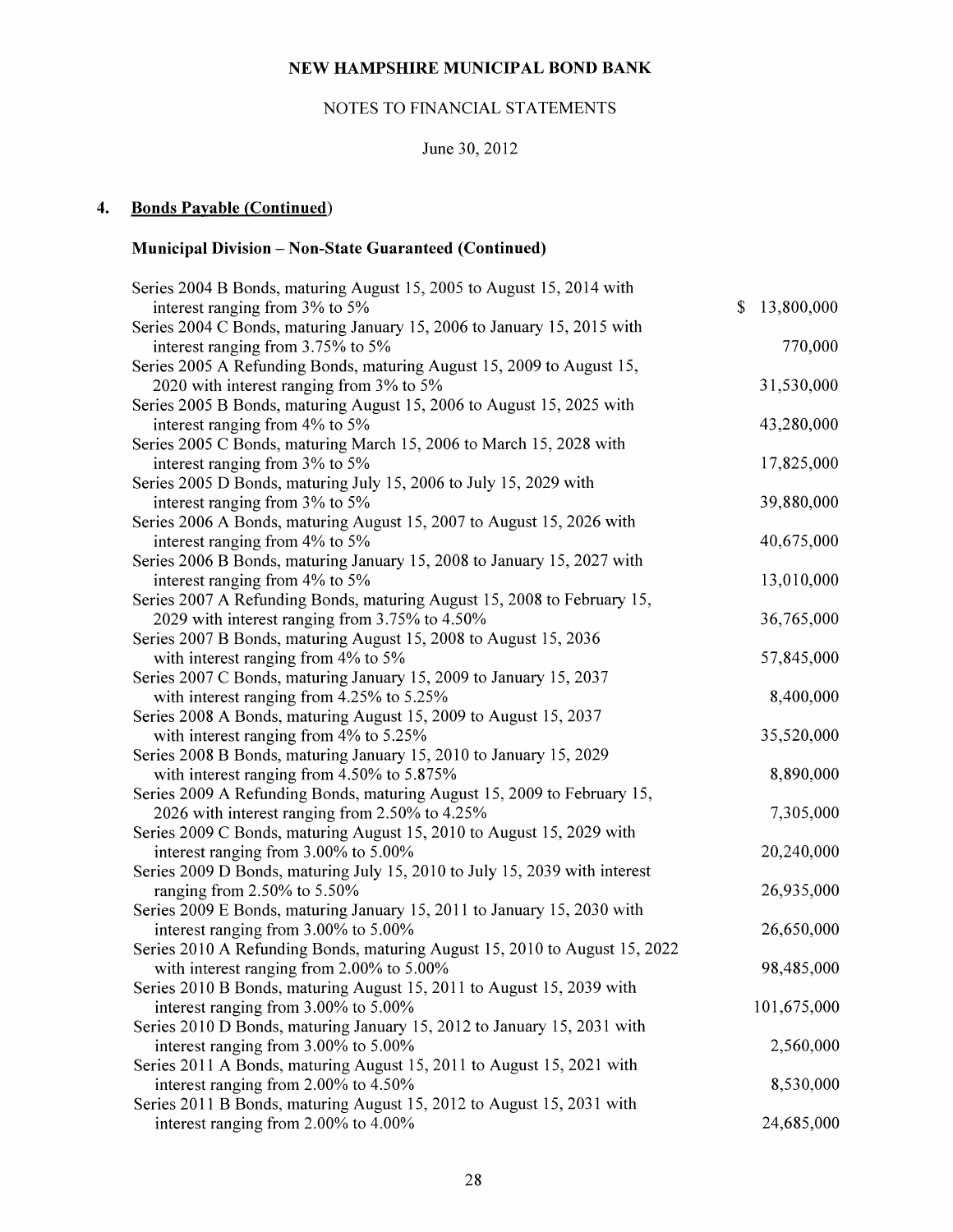### NOTES TO FINANCIAL STATEMENTS

## June 30, 2012

## **4. Bonds Payable (Continued)**

## **Municipal Division- Non-State Guaranteed (Continued)**

| Series 2011 C Bonds, maturing January 1, 2012 to January 1, 2026 with     |                 |
|---------------------------------------------------------------------------|-----------------|
| interest ranging from $2.00\%$ to $4.00\%$                                | \$<br>7,775,000 |
| Series 2011 D Bonds, maturing February 15, 2012 to February 15, 2024 with |                 |
| interest ranging from $2.00\%$ to $5.00\%$                                | 43,545,000      |
| Series 2011 E Bonds, maturing January 15, 2013 to January 15, 2041 with   |                 |
| interest ranging from $3.00\%$ to $5.00\%$                                | 35,425,000      |
| Series 2011 F Bonds, maturing from July 15, 2012 to July 15, 2021 with    |                 |
| interest ranging from $2.00\%$ to $4.00\%$                                | 6,110,000       |
| Series 2012 A Bonds, maturing August 15, 2012 to February 15, 2025 with   |                 |
| interest ranging from $2.00\%$ to $5.00\%$                                | 51,450,000      |
|                                                                           |                 |
|                                                                           | 916,200,000     |
|                                                                           |                 |
| Net unamortized original issue premium on refundings                      | 31,057,792      |
| Unamortized deferred loss on refundings                                   | (22, 132, 314)  |
|                                                                           |                 |
| Bonds payable                                                             | 925, 125, 478   |
| Current portion                                                           | 71,620,411      |
|                                                                           |                 |
| Noncurrent portion                                                        | \$853,505,067   |
|                                                                           |                 |

The above bonds payable will mature as follows, with interest payable semiannually:

| Fiscal year<br>Ending June 30, | Principal        | Interest         | Total              |
|--------------------------------|------------------|------------------|--------------------|
| 2013                           | 70,760,000<br>S. | 39,336,914<br>S. | 110,096,914<br>\$. |
| 2014                           | 82,815,000       | 36,516,650       | 119,331,650        |
| 2015                           | 63,920,000       | 33,235,738       | 97,155,738         |
| 2016                           | 62,525,000       | 30,495,525       | 93,020,525         |
| 2017                           | 62,560,000       | 27,793,993       | 90,353,993         |
| $2018 - 2022$                  | 261,480,000      | 101,976,930      | 363,456,930        |
| $2023 - 2027$                  | 181,210,000      | 49,630,625       | 230,840,625        |
| $2028 - 2032$                  | 70,520,000       | 21,771,944       | 92,291,944         |
| $2033 - 2037$                  | 33,175,000       | 10,810,331       | 43,985,331         |
| $2038 - 2041$                  | 27,235,000       | 2,518,863        | 29,753,863         |
|                                |                  |                  |                    |
|                                | \$916,200,000    | \$354,087,513    | \$1,270,287,513    |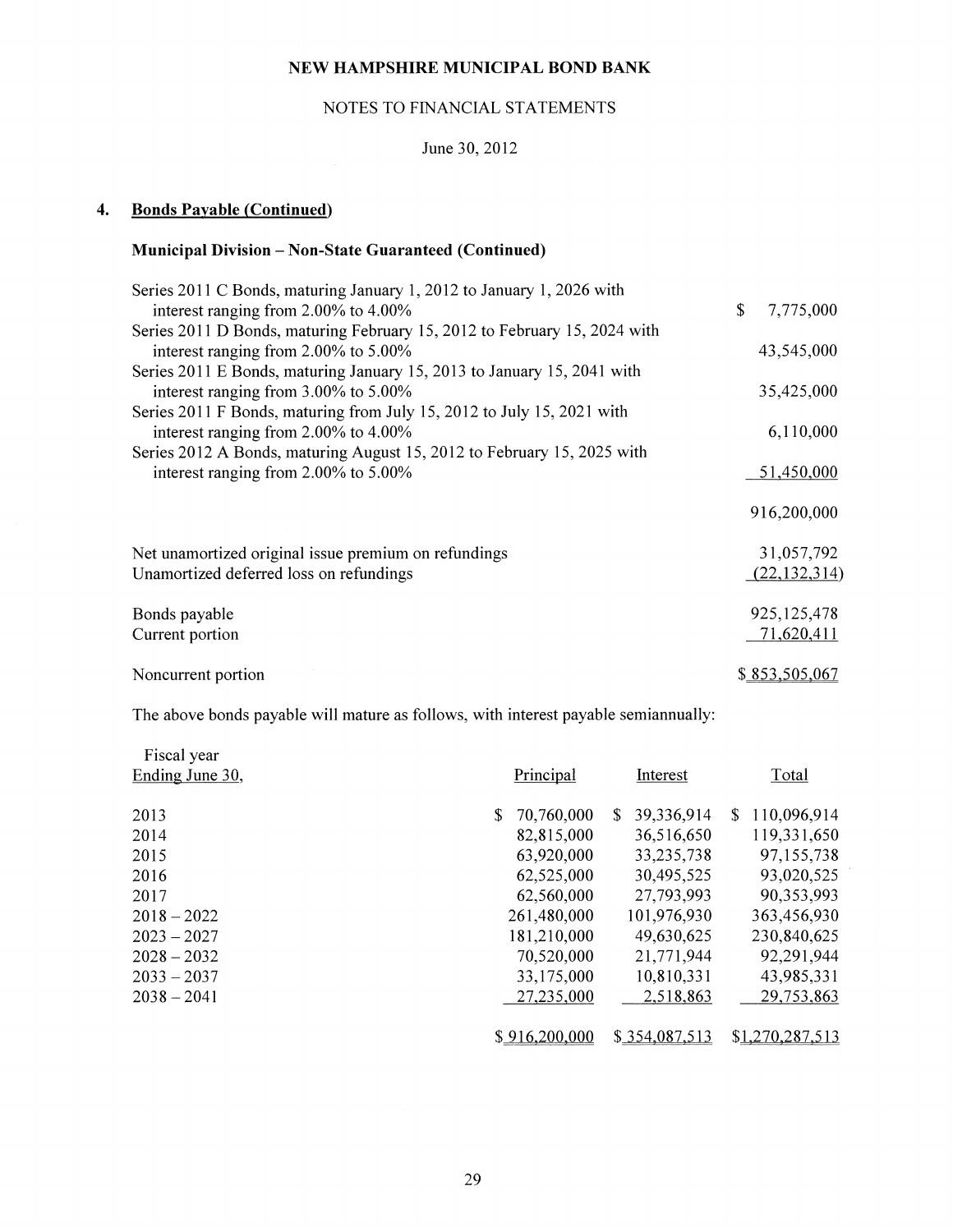#### NOTES TO FINANCIAL STATEMENTS

#### June 30, 2012

#### **4. Bonds Payable (Continued)**

#### **Educational Institution Division- Coe-Brown Northwood Academy**

| Bonds payable at June 30, 2012 consist of the following:                  |             |
|---------------------------------------------------------------------------|-------------|
| 2003 Coe-Brown Northwood Academy Revenue Bonds, maturing May 1, 2004      |             |
| to May 1, 2018, with interest ranging from 2% to 5%, payable semiannually | \$1,065,000 |
|                                                                           |             |
| Current portion                                                           | 155,000     |
|                                                                           |             |
| Noncurrent portion                                                        | \$910,000   |

The above bonds payable are subject to mandatory redemptions as follows, with interest payable semiannually:

| Fiscal year     |               |           |              |
|-----------------|---------------|-----------|--------------|
| Ending June 30, | Principal     | Interest  | Total        |
| 2013            | 155,000<br>\$ | \$53,250  | S<br>208,250 |
| 2014            | 165,000       | 45,500    | 210,500      |
| 2015            | 175,000       | 37,250    | 212,250      |
| 2016            | 180,000       | 28,500    | 208,500      |
| 2017            | 190,000       | 19,500    | 209,500      |
| 2018            | 200,000       | 10,000    | 210,000      |
|                 | \$1,065,000   | \$194,000 | \$1,259,000  |

Some bonds contain provisions for prepayment at the Bond Bank's option. All bonds are secured by the payment stream of loans receivable from governmental units or institutions. The monies in the reserve funds shall be held and applied solely to the payment of the interest and principal of the reserve fund bonds as they become due and payable and for the retirement of the reserve fund bonds. In the event of a deficiency in an interest and/or principal payment from the governmental units or institutions, transfers can be made from the general reserve funds to cover the shortfall. If this transfer creates a deficiency in the required amount of the reserve funds, the State can annually appropriate and cover such deficiency through the moral obligation. Reserve funds of one division (as defined in note **1)** cannot be used to cover deficiencies of another division.

In periods of declining interest rates, the Bond Bank has refunded certain bond obligations by placing the proceeds of new bonds in an irrevocable trust to provide for all future debt service payments on the old bonds. Accordingly, the trust account assets and liabilities for the defeased bonds are not included in the Bond Bank's financial statements. As of June 30, 2012, defeased bonds payable by irrevocable trusts were approximately \$217,485,000.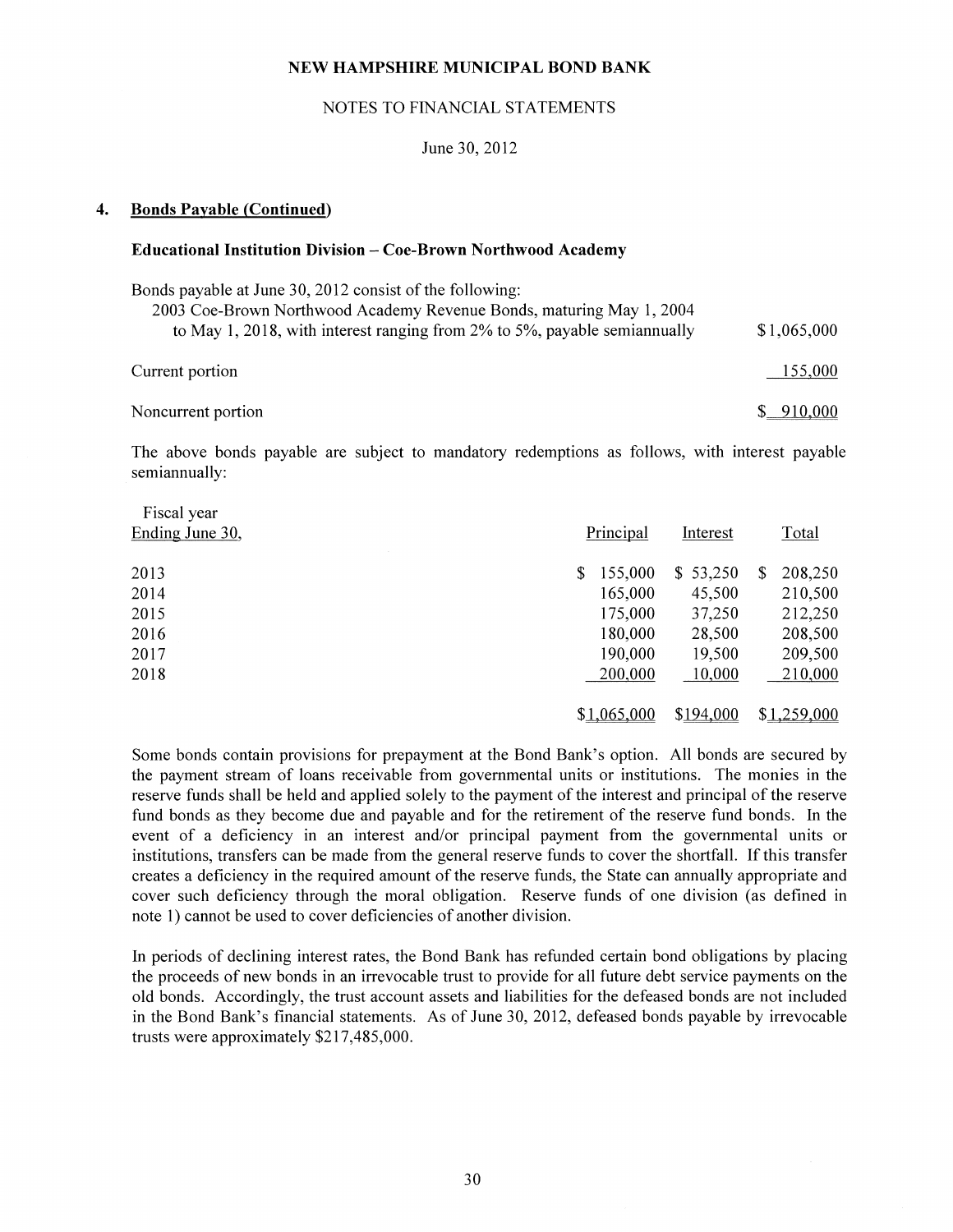#### NOTES TO FINANCIAL STATEMENTS

June 30, 2012

#### 4. Bonds Payable (Continued)

In periods of declining interest rates, the Bond Bank has refunded certain of its bond obligations, reducing aggregate debt service. The Bond Bank accounts for these transactions by removing the U.S. Treasury obligations and liabilities for the in-substance defeased bonds from its records, and records a deferred amount on refunding.

On October 20, 2011, the Bond Bank issued \$43,970,000 in Non-State Guaranteed Fund Group bonds with an average coupon rate of 4.56% to advance refund \$44,260,000 of various outstanding maturities of the 2003C, 2003F, and 2004B series bonds with an average coupon rate of 4.80%. The net proceeds of approximately \$49,700,000 including bond premium of approximately \$6,130,000 and after payment of approximately \$400,000 in underwriting fees, insurance and other issuance costs, were used to purchase U.S. government securities which will provide for all future debt service payments on the refunded bonds. Although the advance refunding resulted in the recognition of a deferred accounting loss of approximately \$5,001,000 in the year ended June 30, 2012, the Bond Bank in effect reduced its aggregate debt service payments by approximately \$2 million over the next twelve years and obtained an economic gain (difference between the present value of the old and new debt service payments) of approximately \$1,778,000. The advanced refunding resulted in a net present value savings of 4.02% of the refunded bonds.

On May 17, 2012, the Bond Bank issued \$51,450,000 in Non-State Guaranteed Fund Group bonds with an average coupon rate of 4.29% to advance refund \$53,660,000 of various outstanding maturities of the 2002D, 2003C, 2004B, and 2004C series bonds with an average coupon rate of 4.65%. The net proceeds of approximately \$56,850,000 including bond premium of approximately \$5,800,000 and after payment of approximately \$400,000 in underwriting fees, insurance and other issuance costs, were used to purchase U.S. government securities which will provide for all future debt service payments on the refunded bonds. Although the advance refunding resulted in the recognition of a deferred accounting loss of approximately \$2,842,000 in the year ended June 30, 2012, the Bond Bank in effect reduced its aggregate debt service payments by approximately \$5 million over the next thirteen years and obtained an economic gain (difference between the present value of the old and new debt service payments) of approximately \$4,473,000. The advanced refunding resulted in a net present value savings of 8.34% of the refunded bonds.

The following summarizes bonds payable activity for the Bond Bank for the year ended June 30, 2012:

|                          |                   | Qualified         |                   | Coe-Brown         |
|--------------------------|-------------------|-------------------|-------------------|-------------------|
|                          | <b>State</b>      | School            | Non-State         | Northwood         |
|                          | Guaranteed        | Construction      | Guaranteed        | Academy           |
|                          | <b>Fund Group</b> | <b>Fund Group</b> | <b>Fund Group</b> | <b>Fund Group</b> |
| Balance, beginning       |                   |                   |                   |                   |
| of year                  | \$10,319,506      | \$46,812,349      | \$919,468,021     | \$1,215,000       |
| Issuances                |                   |                   | 170,120,000       |                   |
| Redemptions              | (5,710,321)       | (2,952,349)       | (70, 570, 000)    | (150,000)         |
| Refunded principal       |                   |                   | (97, 920, 000)    |                   |
| Capitalized premiums and |                   |                   |                   |                   |
| deferred losses, net     |                   |                   | 4,563,109         |                   |
| Amortization of          |                   |                   |                   |                   |
| premiums and             |                   |                   |                   |                   |
| deferred losses, net     | 98,656            |                   | (535, 652)        |                   |
| Balance, end of year     | \$4,707,841       | \$43,860,000      | \$925,125,478     | \$1,065,000       |
|                          |                   |                   |                   |                   |